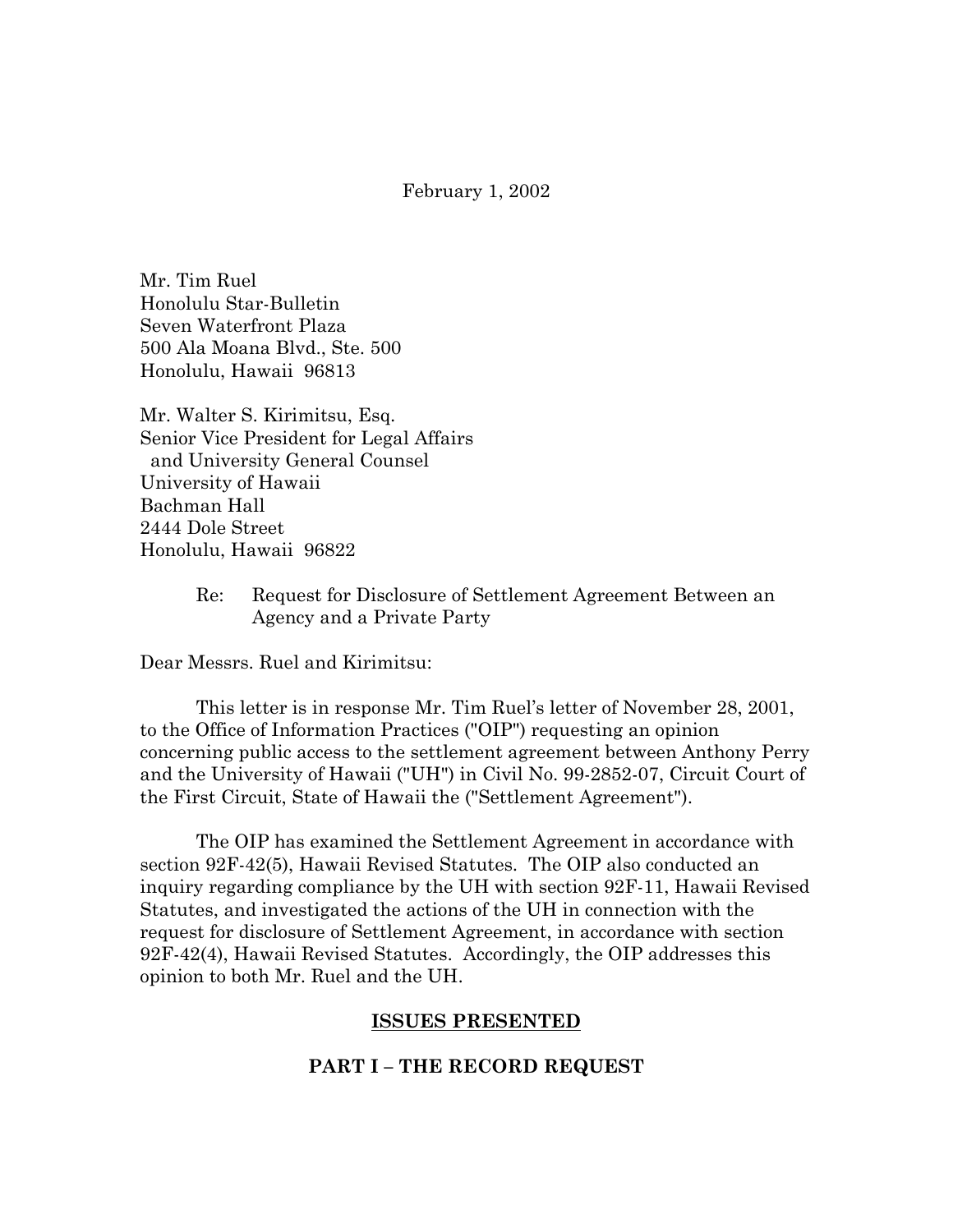1. Whether the UH responded as required pursuant to the Uniform Information Practices Act (Modified), chapter 92F, Hawaii Revised Statutes ("UIPA"), and chapter 2-71, Hawaii Administrative Rules, to a request for a government record.

### **PART II – EXCEPTIONS TO REQUIRED DISCLOSURE OF GOVERNMENT RECORDS**

2. Whether disclosure of the Settlement Agreement would be a clearly unwarranted invasion of personal privacy.

3. Whether the Settlement Agreement may be withheld because it is a document that would not be discoverable in a judicial or quasi-judicial action to which the UH is or may be a party.

4. Whether disclosure of the Settlement Agreement would cause the frustration of a legitimate government function.

5. Whether government agencies may enter into confidentiality agreements absent a basis for withholding disclosure as allowed by section 92F-13, Hawaii Revised Statutes.

# **PART III – IN CAMERA REVIEW**

6. Whether an agency has a duty to promptly deliver a government record to the OIP for the purposes of examination of the record by OIP.

# **BRIEF ANSWERS**

# **PART I – THE RECORD REQUEST**

1. Yes. The UH's denial of Mr. Ruel's request was provided in a timely manner. The response was a denial of access pursuant to section 2-71- 11(b)(2), Hawaii Administrative Rules. Also, upon being advised of the requester's disagreement with the UH's denial, the UH advised the requester of the option of submitting a formal request, as is required by section 2-71- 11(b)(4), Hawaii Administrative Rules.

### **PART II – EXCEPTIONS TO REQUIRED DISCLOSURE OF GOVERNMENT RECORDS**

2. No. The Settlement Agreement contains no information that would qualify as a significant privacy interest. Neither does the Settlement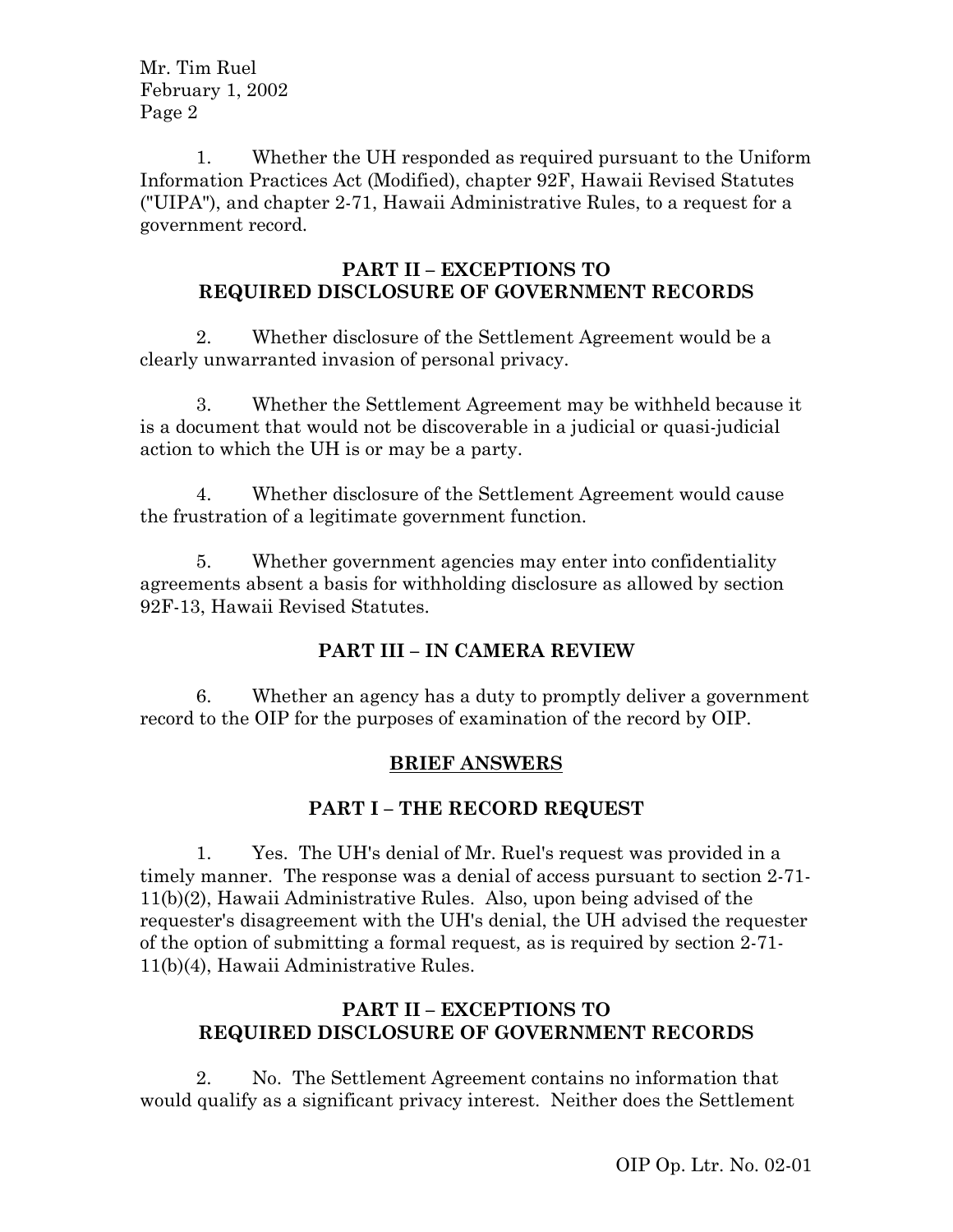Agreement contain information clearly identifiable to the individual claiming a privacy interest. Finally, the individual did not identify any specific information claimed to be private and the reason the information was private.

3. No. The Settlement Agreement does not contain information that reflects the mental impressions, conclusions and opinions of an attorney, nor does it discuss matters which an attorney's client could claim a privilege to not disclose such that it would not be discoverable in a judicial or quasijudicial action to which the UH is or may be a party.

4. No. The UH did not describe how disclosure of the Settlement Agreement would frustrate a government function. Neither did the UH describe what government function would be frustrated by disclosure of the Settlement Agreement. Therefore, the OIP must conclude that the exception does not apply.

5. No. A confidentiality provision in a settlement agreement that contravenes the agency's duty to the public is impermissible under Hawaii law.

## **PART III – IN CAMERA REVIEW**

6. Yes, a government agency has a statutory duty, under the UIPA, to provide the OIP with documents for examination by the OIP for the purpose of conducting inquiries regarding compliance with the UIPA by an agency, and for the investigation of possible violations by an agency.

## **FACTS**

On July 27, 1999, Anthony C. Perry ("Perry") filed a lawsuit in the Circuit Court of the First Circuit, State of Hawaii, Civil No. 99-2852-07 ("Lawsuit") against the UH, and its then-president, Kenneth P. Mortimer:

. . . for declaratory relief asking the court to find that he owns the rights and interests to his inventions developed during his fellowship at the University. Perry filed his First Amended Complaint on August 12, 1999, seeking damages for, inter alia, the University's and Mortimer's violation of 42 U.S.C. § 1983 and the 5th, 13th and 14th Amendments to the United States Constitution.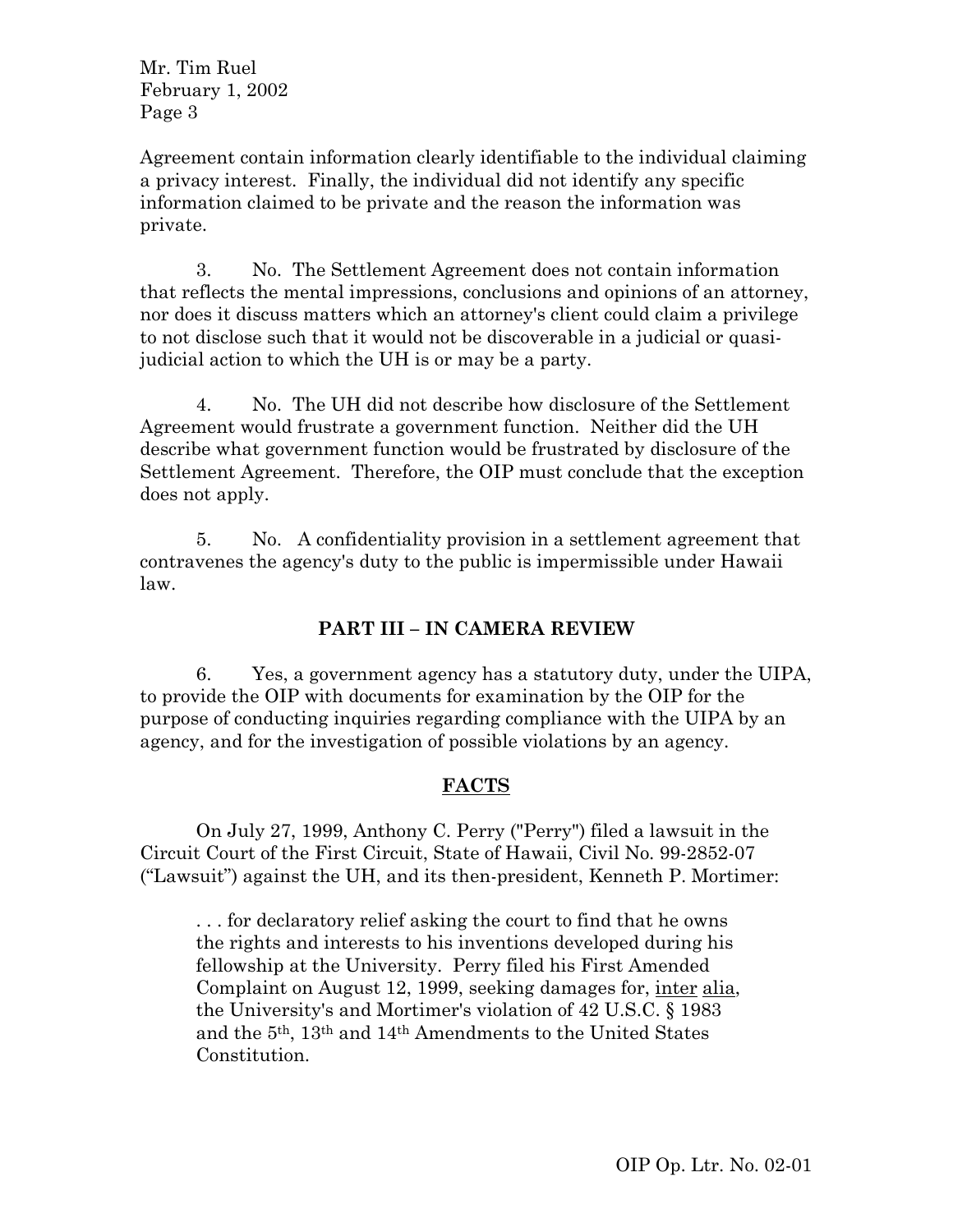> On September 2, 1999, the University filed Counterclaim against Perry and a Third-party Complaint against Felix for, inter alia*,* conspiracy and tortious interference with contractual relations.

First Amended Pretrial Statement of Plaintiff Anthony C.F. Perry and Third-Party Defendant John Henry Felix, p. 9, filed Apr. 10, 2000, in the Lawsuit.

The UH's claim to ownership of the inventions is based on an alleged employer/employee relationship between Perry and the UH.[1](#page-3-0)

On October 26, 2001, the attorneys for the UH filed a Stipulation for Dismissal With Prejudice of All Claims Against All Parties in the Lawsuit.

On November 26, 2001, Mr. Ruel made a verbal, informal request to the UH to disclose a copy of the Settlement Agreement. On the same date, the UH refused, in writing, to disclose the Settlement Agreement, stating only that it was "confidential." Memorandum from Walter S. Kirimitsu, Esq., Senior Vice President for Legal Affairs and University Legal Counsel, University of Hawaii, to Tim Ruel, Honolulu Star-Bulletin, dated November 26, 2001. Mr. Kirimitsu subsequently advised the OIP, in response to a query to the UH, that the UH had advised Mr. Ruel of his option to submit a written, formal request.

On November 28, 2001, on behalf of his employer, the Honolulu Star-Bulletin, Mr. Ruel requested the OIP's assistance to obtain the Settlement Agreement and issue an advisory opinion<sup>[2](#page-3-1)</sup> "regarding the public's right to know and responsibilities of the University of Hawaii." Letter from Tim Ruel, Honolulu Star-Bulletin, to OIP, dated November 28, 2001.

In a letter dated November 30, 2001, the OIP asked the UH to provide the Settlement Agreement to OIP for its *in camera[3](#page-3-2)* review, pursuant to its

<span id="page-3-0"></span> <sup>1</sup> Defendant/Counterclaimants/Third-Party Plaintiffs University of Hawaii and Kenneth P. Mortimer, Individually and in His Capacity as President of the University of Hawaii's Responsive Pretrial Statement, p. 2, filed June 7, 2000 in the Lawsuit.

<span id="page-3-1"></span><sup>&</sup>lt;sup>2</sup> Under the UIPA, the OIP, upon request by any person, may provide advisory opinions or other information regarding that person's rights and the functions and responsibilities of agencies under this chapter. Haw. Rev. Stat. 92F-42(3) (Supp. 2001).

<span id="page-3-2"></span><sup>3</sup> *In camera* review is defined as: "under certain circumstances, a trial judge may inspect a document which counsel wishes to use at trial in . . . chambers before ruling on its admissibility or its use." *Black's Law Dictionary* 684 (5th Ed. 1979). The OIP makes *in*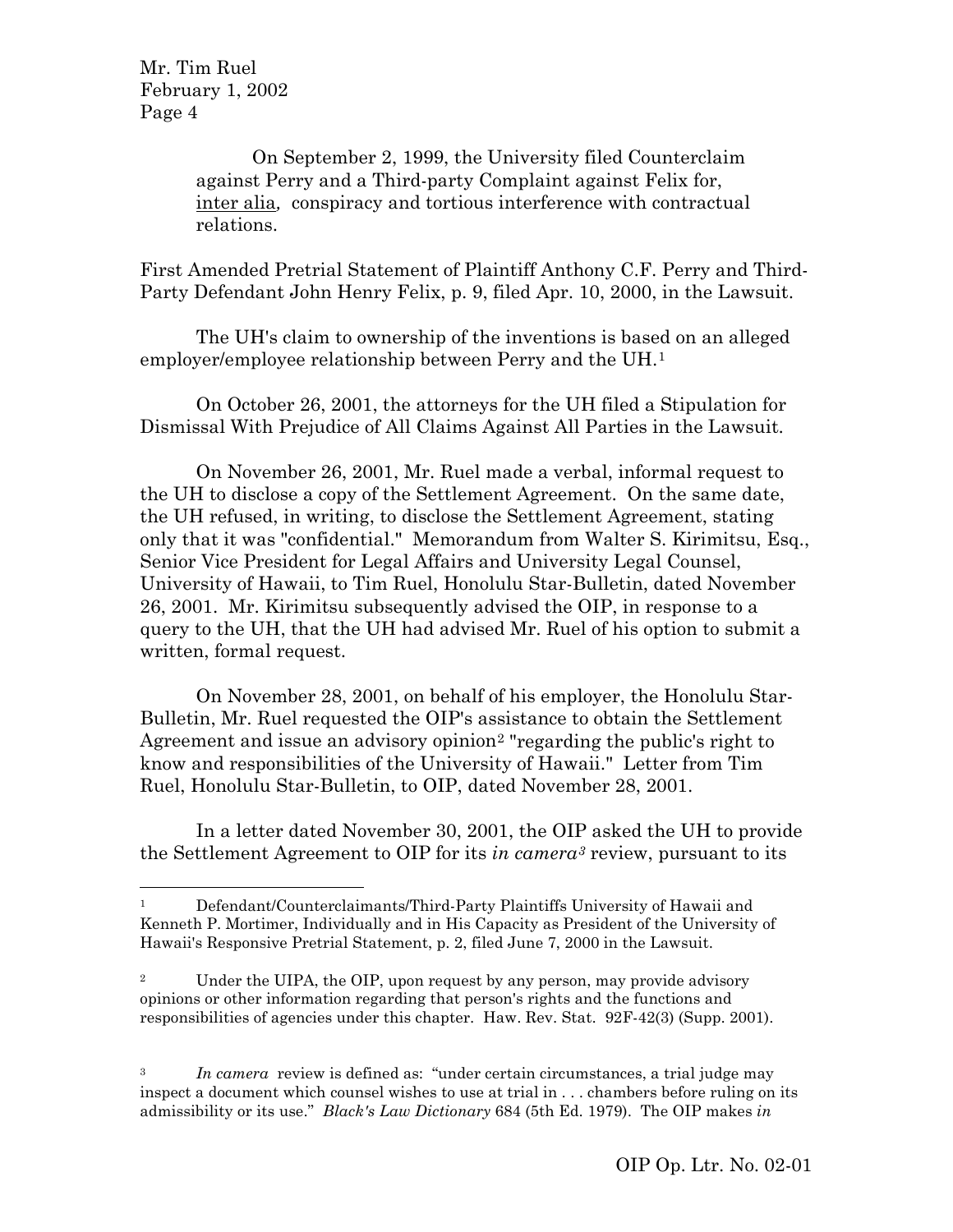$\overline{a}$ 

duties under section 92F-42, Hawaii Revised Statutes, along with UH's legal bases for withholding access to the Settlement Agreement.[4](#page-4-0)

In response, the UH advised the OIP that the "settlement agreement cannot be disclosed for in camera view or otherwise." Letter from Walter S. Kirimitsu, Esq. to OIP dated December 5, 2001.

In a telephone conference on December 7, 2001, between the OIP and counsel for the UH, the OIP was advised that, absent a court order requiring disclosure, the UH refused to disclose the Settlement Agreement. Letter from OIP to Bert T. Kobayashi, Jr., Esq. dated December 7, 2001.

The OIP thereafter arranged to file a lawsuit seeking an order that would allow it to review the Settlement Agreement. [5](#page-4-1)

Five days after the lawsuit was prepared for filing against the UH, counsel for the UH contacted the OIP and advised that if Mr. Perry's counsel was willing to waive the confidentiality clause for the purposes of an *in camera* review, that it was willing to provide the Settlement Agreement to the OIP. Letter from Bert T. Kobayashi, Jr., Esq., to the OIP dated December 12, 2001. The OIP's legal counsel advised the UH that the confidentiality clause was contrary to law and public policy, and that the UH had an obligation to provide a copy of the Settlement Agreement with or

<span id="page-4-0"></span> $4 \text{ The OIP advised the UH that, when maintained by government agencies, settlement}$ agreements between agencies and members of the public are public documents required to be disclosed under the UIPA. The OIP also advised the UH that three OIP Opinion Letters have addressed settlement agreements: OIP Op. Ltrs. No. 89-10 (Dec. 12, 1989); No. 92-21 (Oct. 27, 1992); and No. 94-17 (Sept. 12, 1994). The OIP also provided UH with relevant case law authority: Painting Industry of Hawaii Market Recovery Fund v. Alm, 69 Haw. 449, 746 P.2d 79 (1987); SHOPO v. Soc. of Professional Journalists, 83 Haw. 378, 927 P.2d 386 (1996). Letter from OIP to UH, dated November 30, 2001.

<span id="page-4-1"></span><sup>5</sup> The OIP contacted the State of Hawaii, Department of the Attorney General, ("AG"), and requested that a deputy attorney general be assigned to represent the OIP in obtaining an order directing the UH to turn over to the OIP, under sections 92F-42(4) and (5), Hawaii Revised Statutes, the Settlement Agreement. A deputy attorney general was thereafter appointed by the AG and drafted a Petition to Examine Records of Agency for filing in the Circuit Court of the First Circuit, State of Hawaii. Letter from OIP to Earl Anzai, Esq., dated December 7, 2001; interoffice electronic mail from OIP to John P. Dellera, Esq., deputy AG; and replies thereto, dated December 11 through 17, 2001.

*camera* inspection of documents in situations where there is a dispute between a public requester and the agency involved as to whether certain records are public. After the OIP makes its determination, the records are returned to the agency, even if the OIP deems them public. The agency has the ultimate responsibility to release those documents if they are found to be public. See, OIP Op. Ltr. No.  $98-3$  at  $2$  (May 11, 1998).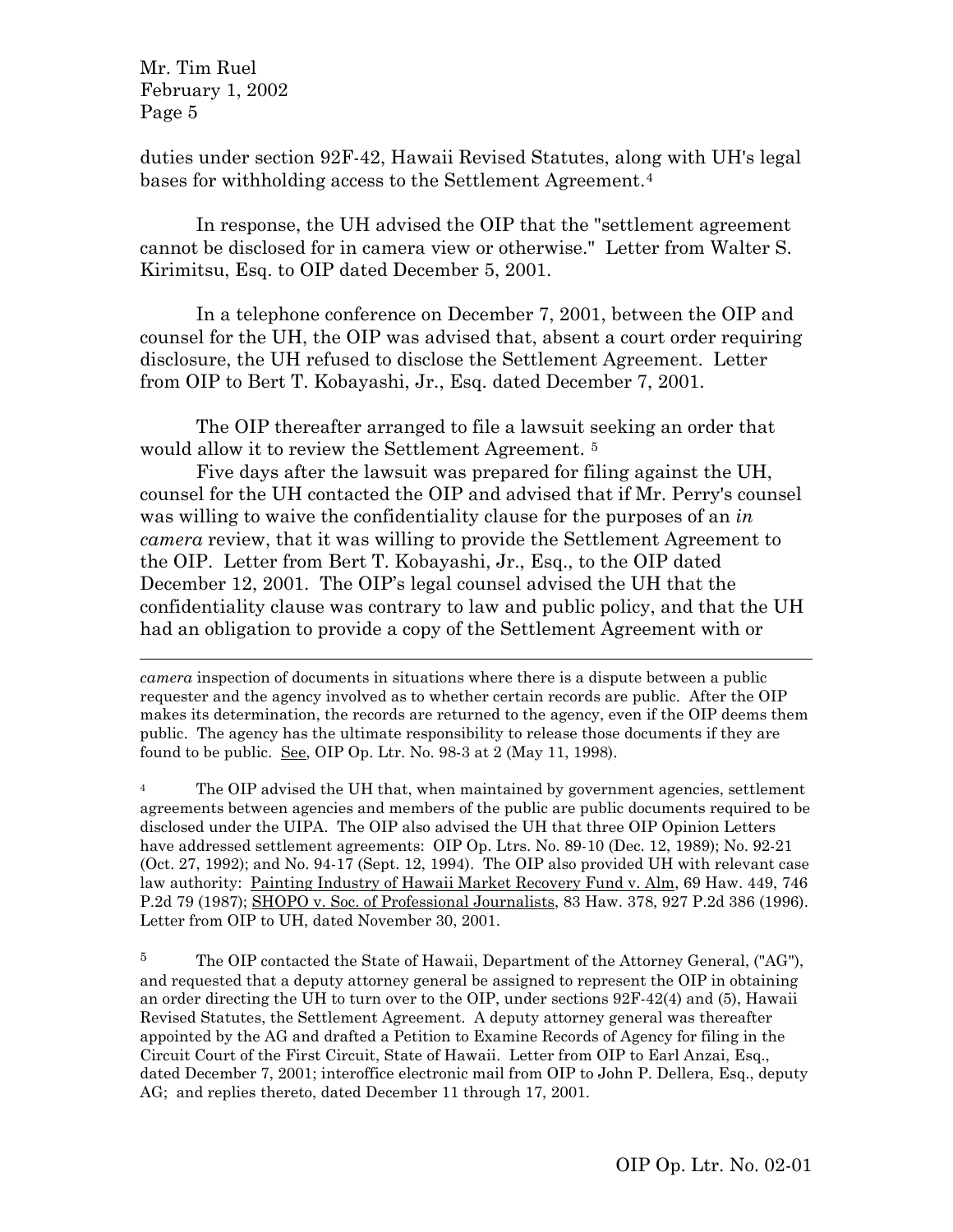without the consent of any party to the Settlement Agreement. Letter from John P. Dellera, Esq., to Bert T. Kobayashi, Jr., Esq., dated December 13, 2001.

Twelve days after the initial refusal to provide the Settlement Agreement for *in camera* review, on December 17, 2001, counsel for the UH advised the OIP's counsel that his client would provide a copy of the Settlement Agreement to the OIP for the purpose of an *in camera* review. Letter from Bert T. Kobayashi, Jr., Esq., to John P. Dellera, Esq., dated December 17, 2001.

Three days later, on December 20, 2001, the Settlement Agreement was delivered to the office of the AG, and subsequently to the OIP. On December 20, 2001, the OIP advised counsel for UH of his client's burden to establish that an exception to disclosure of a government record existed. In that correspondence, the OIP gave the UH until January 7, 2002, to provide the OIP with the legal and factual bases for UH's denial of Mr. Ruel's record request.[6](#page-5-0)

Prior to the deadline to respond, in a letter dated December 27, 2001, the UH advised the OIP that it intended to rely on the following three exceptions to disclosure as permitted section 92F-13, Hawaii Revised Statutes. The UH stated that:

- Dr. R. Yanagimachi, the head of the UH department that included cloning research, had independent counsel representing his interests in the litigation which resulted in the settlement and that . . . [the OIP] should consider the position and input of Mr. Bill Meyer of the Dwyer law firm in Honolulu in terms of [the] exception . . . [for government records which if disclosed, would constitute a clearly unwarranted invasion of personal privacy.]
- There is also ongoing consideration that the University of Hawaii through its current licensee, ProBio, might be involved in federal patent litigation which should be considered pursuant to [the] exception . . . [for

<span id="page-5-0"></span> $6 \text{ In that letter the OIP advised UH that it has been OIP's practice, as a courtesy, to }$ review affected private parties' explanations of legal and factual bases for withholding of government records when confidential business information or trade secrets may be in issue, and that if the Settlement Agreement contained confidential business information or trade secrets, that the UH may contact the parties to the Settlement Agreement or parties who appeared in the litigation and invite them to submit an explanation. Letter from OIP to Bert T. Kobayashi, Jr., Esq., dated December 20, 2001.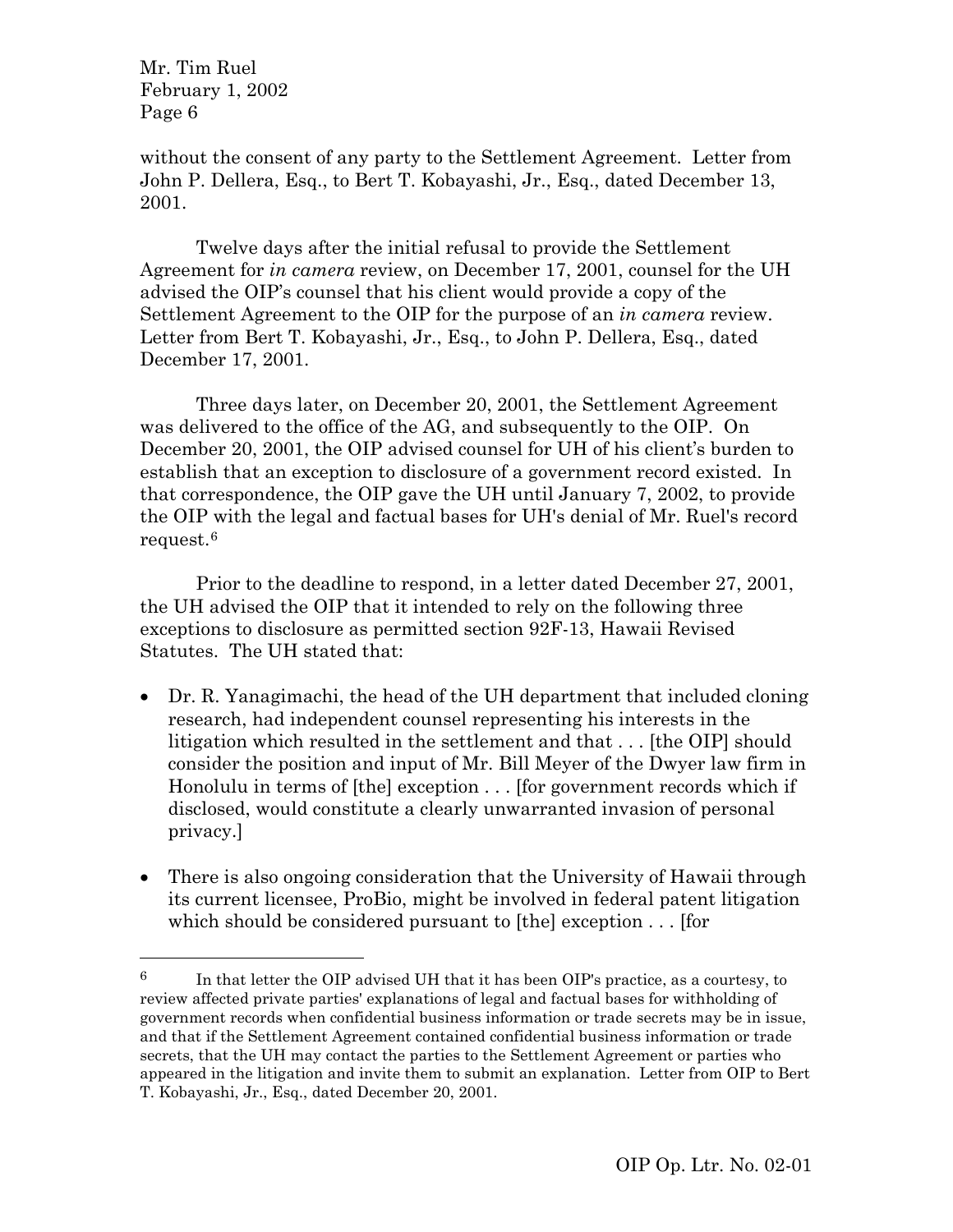> government records pertaining to the prosecution or defense of any judicial or quasi-judicial action to which the State or any county may be a party, to the extent that such records would not be discoverable].

• Mr. Meyer as counsel to the University for matters dealing with intellectual property and who succeeded Mr. Aldo Test, Esq., in that capacity should also be consulted for his position and input as to [the] exceptions . . . . [for government records pertaining to the prosecution or defense of any judicial or quasi-judicial action to which the State or any county may be a party, to the extent that such records would not be discoverable] and [for government records that, by their nature, must be confidential for the government to avoid the frustration of a legitimate government function].

Letter from Bert T. Kobayashi, Jr., Esq., to OIP dated December 27, 2001.

The OIP again advised UH that it must provide the legal and factual bases for its claim that the settlement agreement is exempt from disclosure pursuant to the UIPA, and stated that the OIP would assume that the December 27, 2001 letter quoted above was not intended to provide such bases. Letter from OIP to Bert T. Kobayashi, Jr., Esq., dated December 27, 2001. No further response was provided to the OIP by the UH or any other party to the Lawsuit.

However, on January 7, 2002, the OIP received a letter from William G. Meyer, III, Esq., attorney for Dr. Ryuzo Yanagimachi, who was not a party to the lawsuit nor to the settlement agreement. Mr. Meyer advised as follows:

I represent Dr. Ryuzo Yanagimachi in connection with the above-referenced litigation and the University of Hawai'i generally with respect to intellectual property maters. My input has been invited in connection with the pending request for disclosure of the subject Settlement Agreement.

Please be advised that I agree with and join in the positions taken by Mr. Kobayashi on behalf of the University of Hawai'i in his various correspondence to you in connection with this matter.

Letter from William G. Meyer, III, Esq., to the OIP dated January 7, 2002.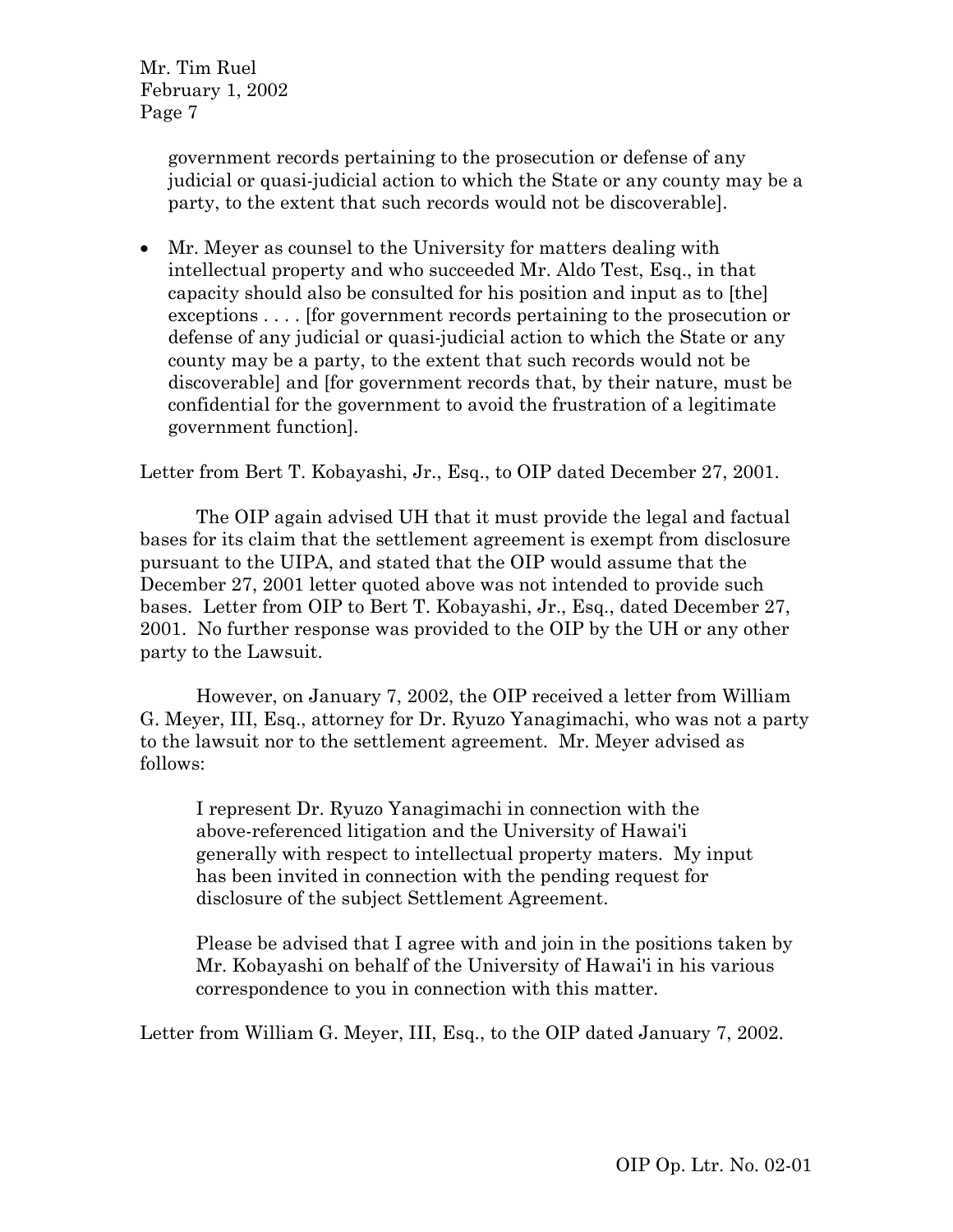No other party to the Lawsuit or to the Settlement Agreement provided the OIP with any legal bases as to why the Settlement Agreement should not be disclosed.

#### **DISCUSSION**

### **I. INTRODUCTION (RELEVANT LEGAL STANDARDS)**

#### **A. The UIPA and its Purposes**

One of the purposes of the UIPA is to ensure that the formation and conduct of public policy is as open as possible. See, Haw. Rev. Stat. 92F-2 (1993). The UIPA provides that government records are open to public inspection and copying unless access is restricted or closed by law. Haw. Rev. Stat. § 92F-11(a) (1993). Government records maintained by a State or county agency are subject to the disclosure requirements of the UIPA.

As a matter of public policy, the UIPA must be construed to "[p]rovide for accurate, relevant, timely and complete government records." Haw. Rev. Stat. § 92F-2 (1993). In particular, the UIPA requires that each agency "upon request by any person shall make government records available for inspection and copying during regular business hours." Haw. Rev. Stat. § 92F-11(b) (1993). The OIP has previously opined that the UH is an agency subject to the UIPA. OIP Op. Ltrs. No. 90-16 (Apr. 24, 1990); No. 89-9 (Nov. 20, 1989).

The UIPA requires that government records be open to public inspection unless access is restricted or closed by law. Haw. Rev. Stat. § 92F-11(a) (1993). When an agency decides to withhold a record from public disclosure, it has the burden to establish that the withholding of the record is proper under the law. OIP Op. Ltr. No. 94-17 at 9 (Sept. 12, 1994), citing Haw. Rev. Stat. §§ 92F-11(b) and 92F-15(c) (1993).

In this instance, the UH has stated the following three provisions as its authority for withholding disclosure of the requested record from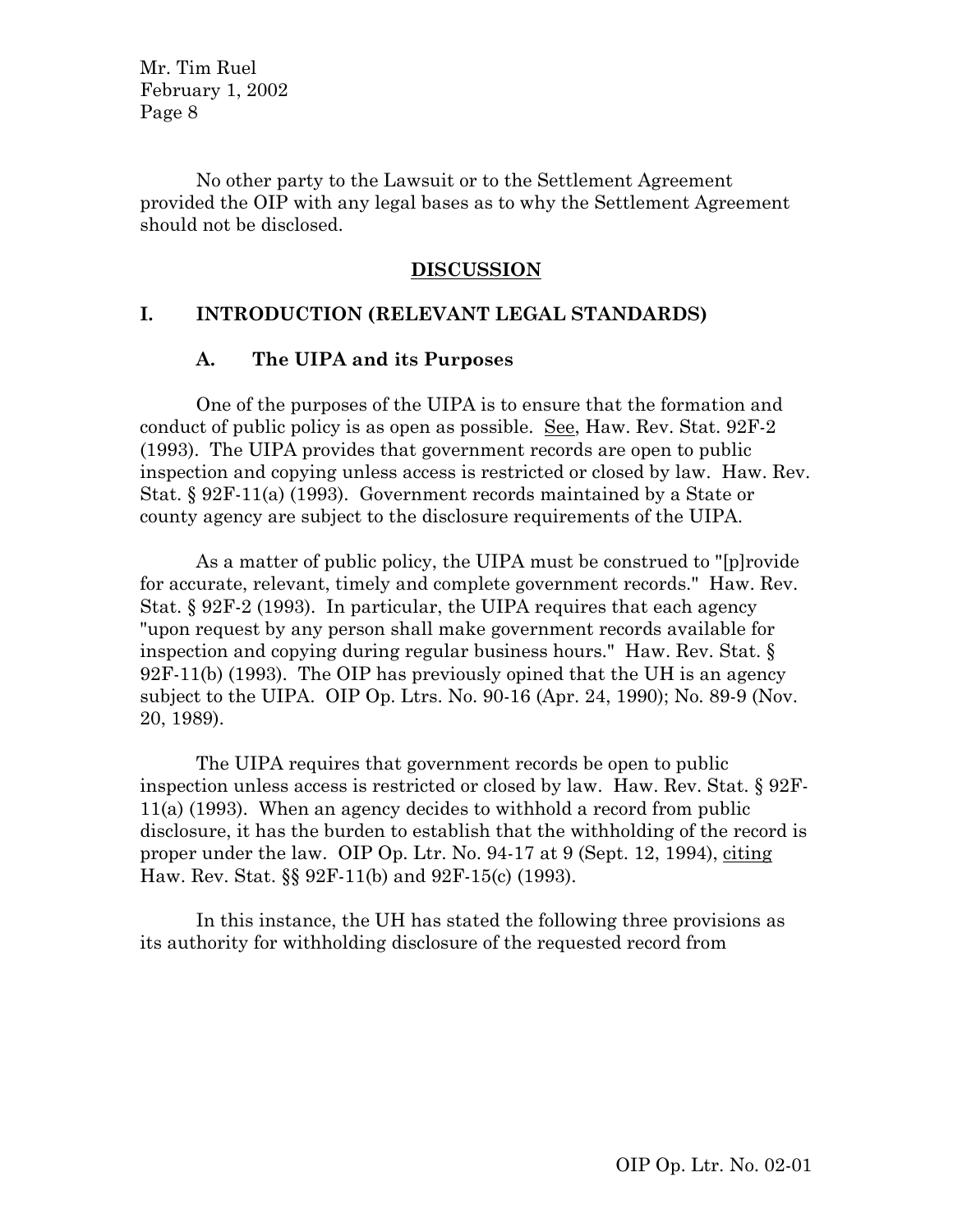Mr. Ruel:

### **§92F-13 Government records; exception to general rule**. This part shall not require disclosure of:

- (1) Government records which, if disclosed, would constitute a clearly unwarranted invasion of personal privacy;
- (2) Government records pertaining to the prosecution or defense of any judicial or quasi-judicial action to which the State or any county is or may be a party, to the extent that such records would not be discoverable;
- (3) Government records that, by their nature, must be confidential in order for the government to avoid the frustration of a legitimate government function;

Haw. Rev. Stat. § 92F-13(1)(2)(3) (1993).

# **B. The OIP's Powers and Duties**

To implement and administer the UIPA, the OIP was given certain powers and duties. Among those powers and duties the OIP:

- (1) [s]hall, upon request, review and rule on an agency denial of access to information or records, . . .
- . . .
- (3) Upon request by any person, may provide advisory opinions or other information regarding that person's rights and the functions and responsibilities of agencies under this chapter;
- (4) May conduct inquiries regarding compliance by an agency and investigate possible violations by an agency;
- (5) May examine the records of any agency for the purpose of paragraph (4) and seek to enforce that power in the courts of this State; . . .

Haw. Rev. Stat. § 92F-42(1)(3)(4)(5) (Supp. 2001).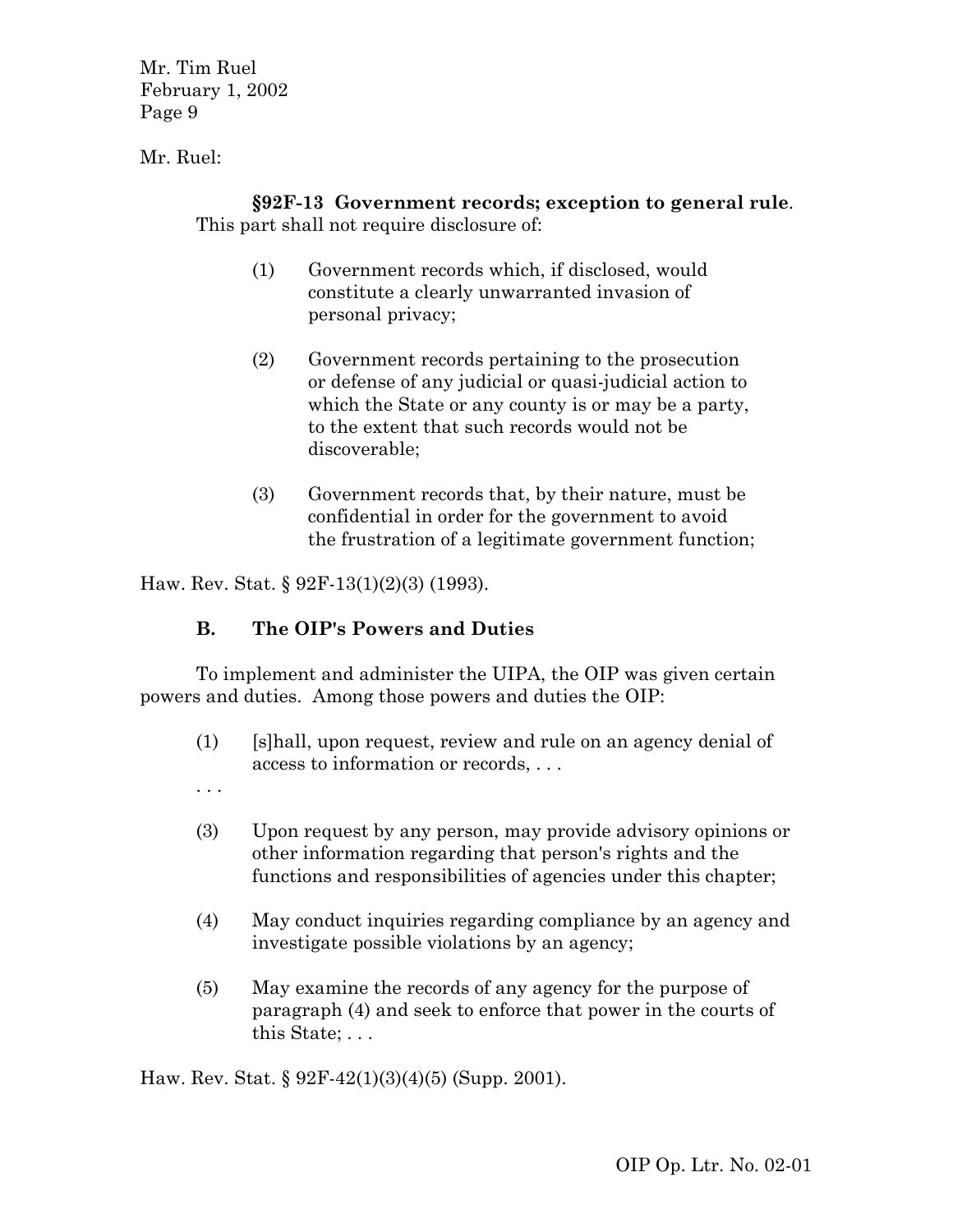### **C. Administrative Rules**

As required by the UIPA, administrative rules have been adopted to assist agencies in implementing Hawaii's public records law. The purpose of those rules is, in relevant part, to establish:

[p]rocedures and time limits that agencies shall follow when processing requests to inspect or copy government records under part II of the Uniform Information Practices Act (Modified), chapter 92F, Hawaii Revised Statutes;

Haw. Admin. R. 2-71-1(1) (1999).

Any person may make a request for government records. This request can either be an informal request or a formal request. To qualify as a formal request, the request must meet certain elements under section 2-71-12(b), Hawaii Administrative Rules.[7](#page-9-0) No requirements exist for an informal request. In most circumstances, an informal request is simply an oral request for records. It is defined as "a request, in any form, that a person submits to an agency for access to records and to which the agency responds in accordance with 2-71-11." Haw. Admin. R. 2-71-2 (1999). The administrative rules for processing an informal request are found at section 2-71-11, Hawaii Administrative Rules, which provide, in relevant part:

## **§2-71-11 Informal requests for access to government records; agency response.**

(a) Any person may, during an agency's regular business hours, submit an informal request for access to records.

Haw. Admin. R. § 2-71-12(b) (1999).

<span id="page-9-0"></span> <sup>7</sup> A formal request shall be in written, electronic, or other physical form and shall contain the following information:

<sup>(1)</sup> Information that would enable the agency to correspond with or contact the requester;

<sup>(2)</sup> A reasonable description of the requested record to enable agency personnel to locate it with reasonable effort. The description should include, if known, the record name, subject matter, date, location, and any other additional information that reasonably describes the requested record;

<sup>(3)</sup> If applicable, a request for a waiver of fees for searching for, reviewing, or segregating the requested record, when the requester believes that a waiver would serve the public interest . . . and

<sup>(4)</sup> A request to inspect or obtain a copy of the records described and, if applicable, the means by which the requester would like to receive the copy.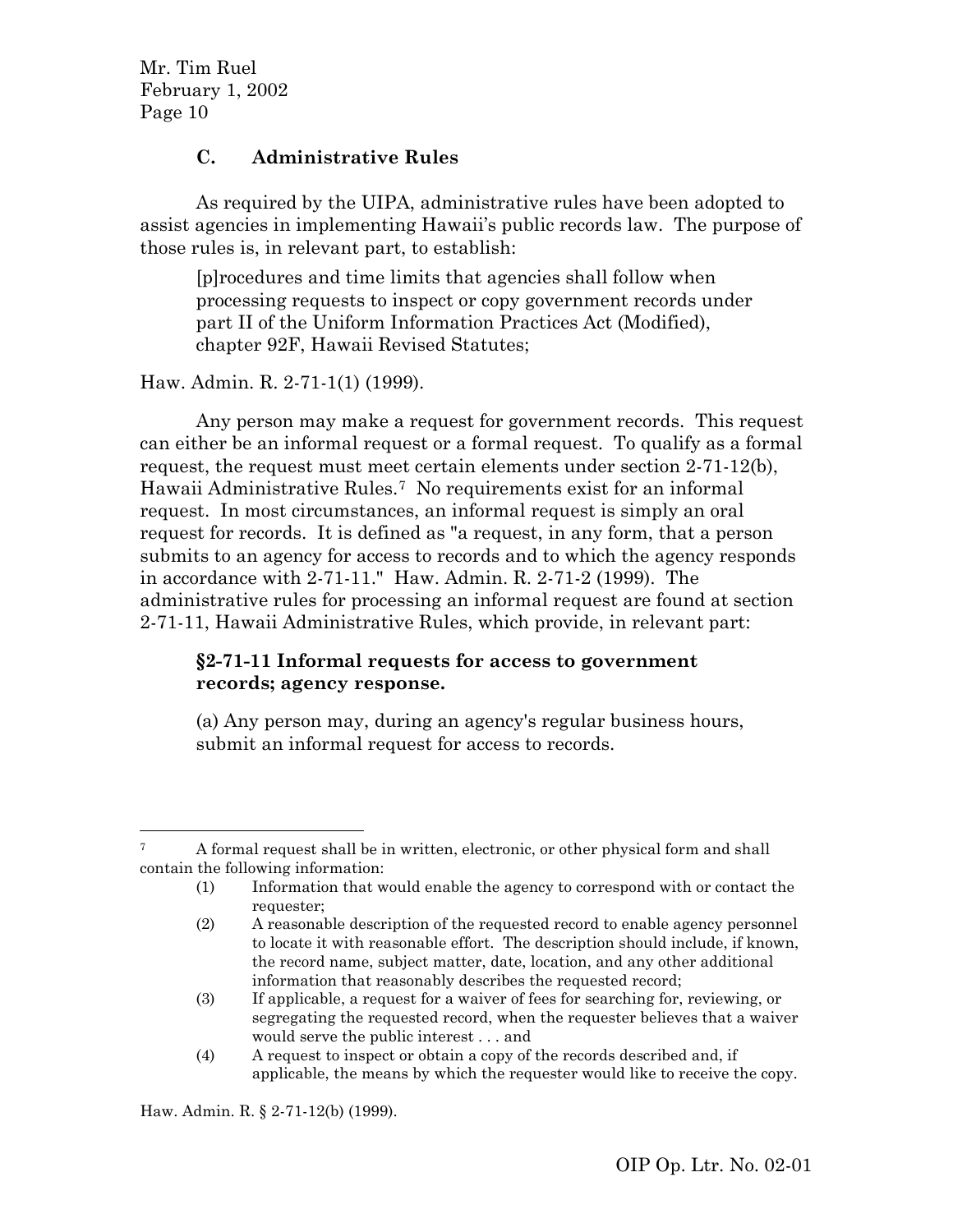> (b) Upon receiving an informal request under this section, an agency shall respond to the request by doing one or more of the following:

(1) Provide access to any disclosable record requested pursuant to part II of chapter 92F, HRS, in a reasonably timely manner; . . .

(2) Deny access to all or any part of the records requested that are confidential under section 92F-13, HRS, or any other law; provided that if the requester disagrees with the agency's denial, the agency shall advise the requester of the option of submitting a formal request.

(3) Inform the requester that the agency does not maintain the record; or

(4) Inform the requester to submit a formal request in accordance with section 2-71-12.

(c) When a requester is not satisfied with the agency's response, or failure to respond, to the informal request, the requester may make a formal request for access to records in accordance with section 2-71-12.

(d) A request that complies with section 2-71-12 shall be treated as a formal request under this chapter, unless otherwise agreed upon by the requester and the agency.

Haw. Admin. R. § 2-71-11 (1999).

# **PART II – THE RECORD REQUEST**

## **II. AGENCIES' DUTIES IN RESPONDING TO AN INFORMAL RECORD REQUEST**

The UIPA and the OIP's administrative rules set out the procedures agencies must follow in processing record requests.

Agencies are required to make their records available for inspection and copying during regular business hours to any person. Haw. Rev. Stat. § 92F-11 (1993); Haw. Admin. R. §§ 2-71-11(a), -12(a) (1993).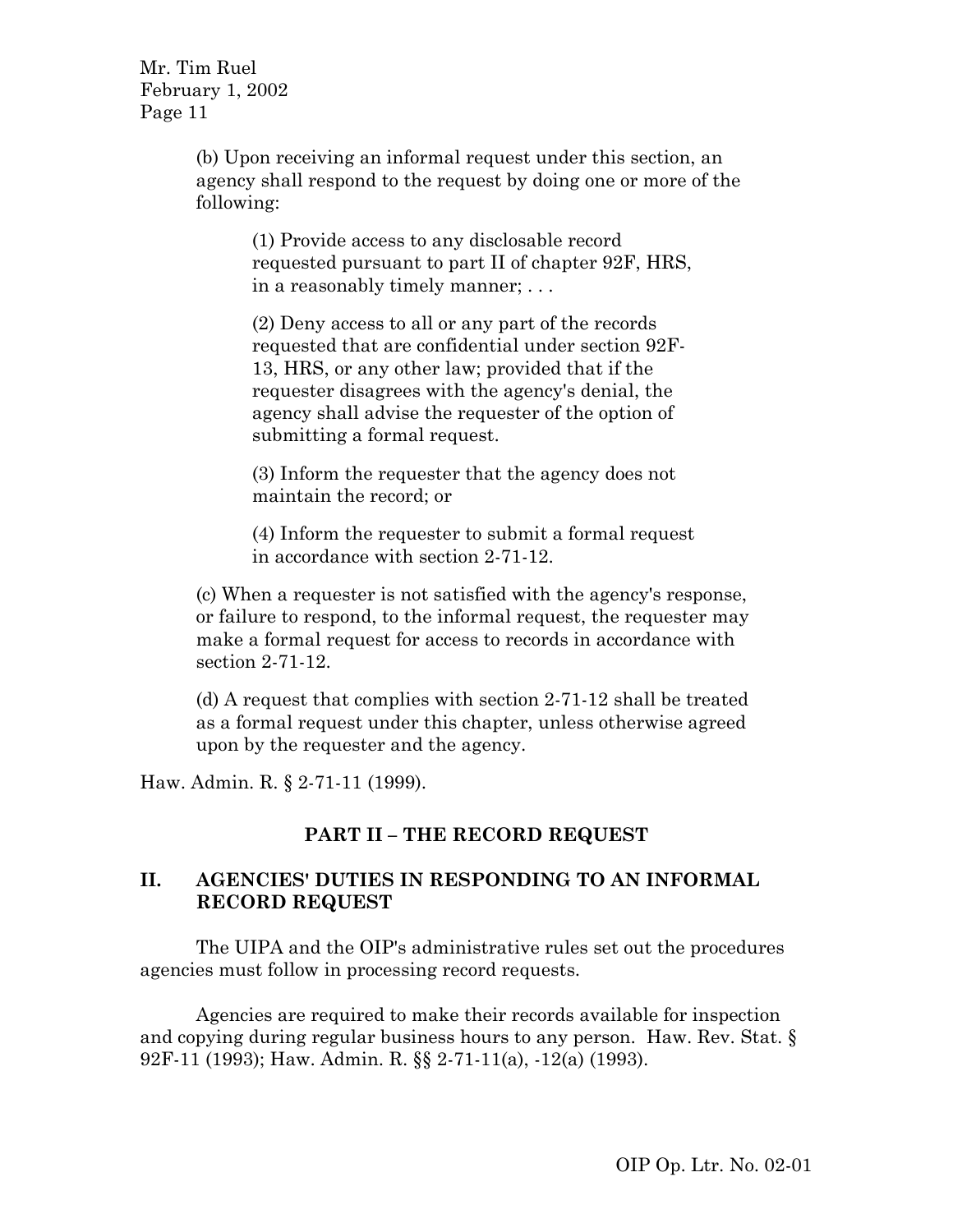Mr. Ruel has advised the OIP that he telephoned Mr. Kirimitsu at the UH and asked for a copy of the Settlement Agreement on November 26, 2001. Under the UIPA's administrative rules, this verbal request was an "informal request," which "means a request, in any form, that a person submits to an agency for access to records . . ." H. Admin. R. § 2-71-2 (1999).

On that same day, Mr. Kirimitsu, in a written memorandum dated November 26, 2001, denied access to the government record, stating that the Settlement Agreement was "confidential." Mr. Ruel subsequently advised the OIP that he expressed disagreement with Mr. Kirimitsu's position. Under section 2-71-11, Hawaii Administrative Rules, Mr. Kirimitsu was then required to inform Mr. Ruel of his option of submitting a "formal request." Mr. Kirimitsu has advised the OIP that Mr. Ruel was informed of his option to submit a formal request, in compliance with the OIP administrative rules.

Therefore, the OIP concludes that the UH's response to Mr. Ruel's record request was provided on the same day as the record request and was, therefore, timely. The OIP also concludes that the UH did advise Mr. Rule of his option of submitting a formal request.

#### **PART II** - **EXCEPTIONS TO REQUIRED DISCLOSURE OF GOVERNMENT RECORDS**

## **A. The UIPA and Settlement Agreements**

The OIP has previously opined that, when maintained by government agencies, settlement agreements between agencies and members of the public are public documents required to be disclosed under the UIPA. OIP Op. Ltrs. No. 94-17 (Sept. 12, 1994); No. 92-21 (Oct. 27, 1992); 89-10 (Dec. 12, 1989).

In Opinion Letter Number 89-10, a settlement agreement was entered into between the State and two steel manufacturers, suppliers of steel used in construction of the Aloha Stadium. The State had also sued other design professionals and material suppliers, and had only reached an agreement to settle the lawsuit with the two steel manufacturers. The OIP determined that, when the State's claims against all parties to the lawsuit were settled,<sup>[8](#page-11-0)</sup> that the terms of all settlement agreements must be made available for

<span id="page-11-0"></span><sup>&</sup>lt;sup>8</sup> The OIP determined that the settlement agreement could not be released until the State had settled with all the parties it sued in the lawsuit. That is because disclosure of the settlement terms may "give the remaining defendants a distinct advantage in the settlement process," which would frustrate the legitimate government function of obtaining settlement with the best results for the state's taxpayers. OIP Op. Ltr. No. 89-10 at p. 8 (Dec. 12, 1989).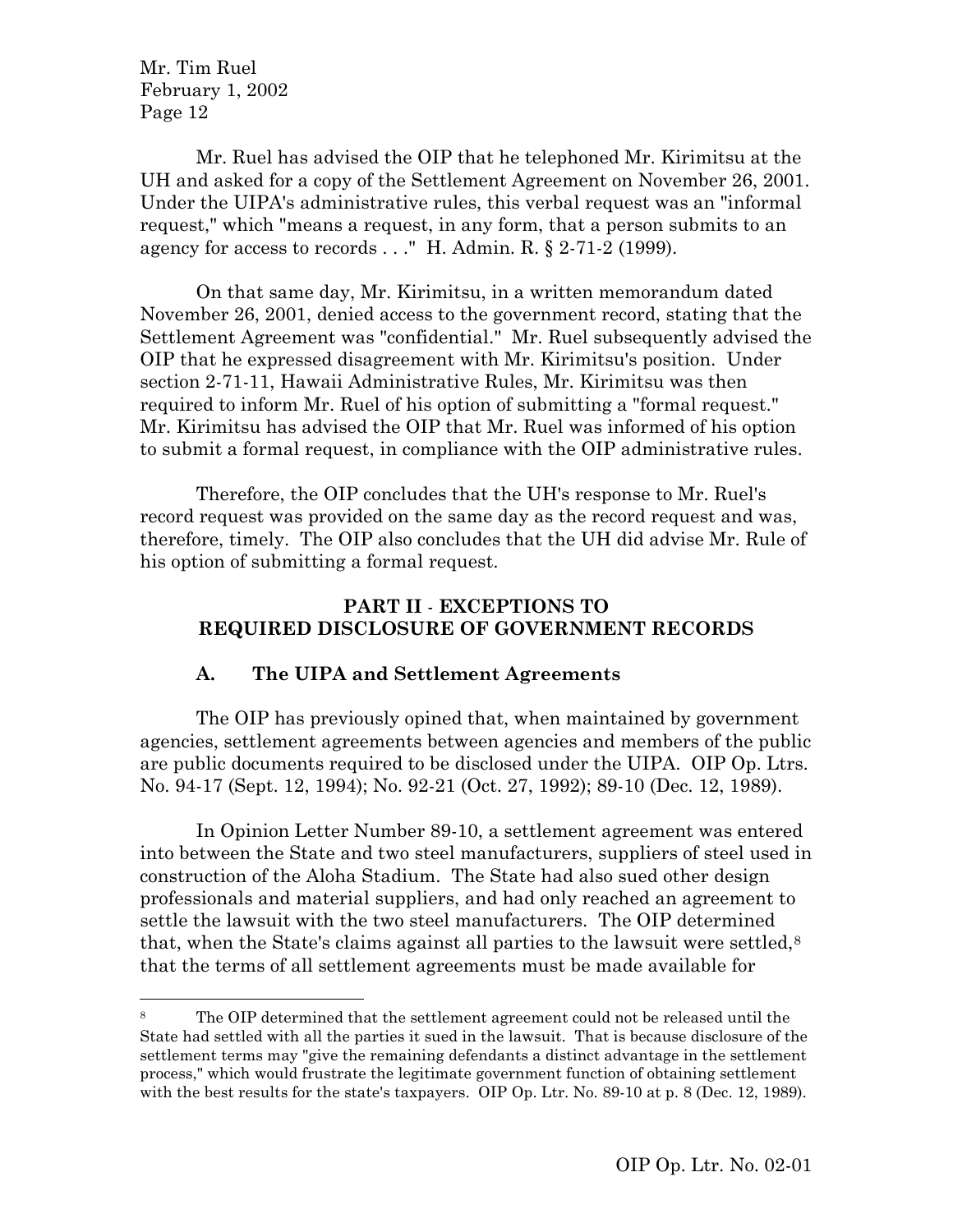public inspection under the UIPA, "except those portions, if any, which would constitute a 'clearly unwarranted invasion of personal privacy' under section 92F-13(1), Hawaii Revised Statutes." OIP OP. Ltr. No. 89-10 at 2 (Dec. 12, 1989).

In Opinion Letter No. 92-21, the OIP opined that:

unless information in a settlement agreement is itself protected from disclosure by one of the exceptions in section 92F-13, Hawaii Revised Statutes, a confidentiality provision or clause in a settlement agreement to which the State or a county is party must yield to the provisions of the UIPA, because such a clause or provision would be void as against public policy. It must be made available for public inspection and copying upon request, notwithstanding the fact that such settlement agreement contains mutual promises of confidentiality.

OIP Op. Ltr. No. 92-21 at 6 (Oct. 27, 1992).

In Opinion Letter No. 94-17, the OIP opined that the information contained in a termination for convenience settlement proposal<sup>[9](#page-12-0)</sup> was subject to disclosure under the UIPA. The information had to do with government purchasing information. In that circumstance, the private parties to the settlement proposal did not supply the agency or the OIP with meaningful evidence that would protect the information from disclosure under 92F-13, Hawaii Revised Statutes. The OIP therefore concluded that the termination for convenience settlement proposal was a public document. OIP Op. Ltr. No. 94-17 at 11, 16 (Sept. 12, 1994).

The Supreme Court of Hawaii has held that a confidentiality agreement that prevents a government agency from performing its duties under the UIPA is unenforceable. State of Hawaii Organization of Police Officers v. Soc. of Professional Journalists, 83 Haw. 378, 406 (1996) ("SHOPO"). In SHOPO, the Society of Professional Journalists requested police disciplinary records. The union representing the police, SHOPO, argued that its bargaining agreement with the City and County of Honolulu prevented the release of the disciplinary records. The Supreme Court of Hawaii stated:

<span id="page-12-0"></span><sup>&</sup>lt;sup>9</sup> This settlement had to do with claims against the City and County of Honolulu ("City") filed by Oahu Transit Group Joint Venture ("OTG"). The City had notified OTG that it was terminating a contract between the City and OTG "for convenience," and, pursuant to the contract, OTG was entitled to submit a termination claim. OIP Op. Ltr. No. 94-17 at p. 1-3 (Sept. 12, 1994).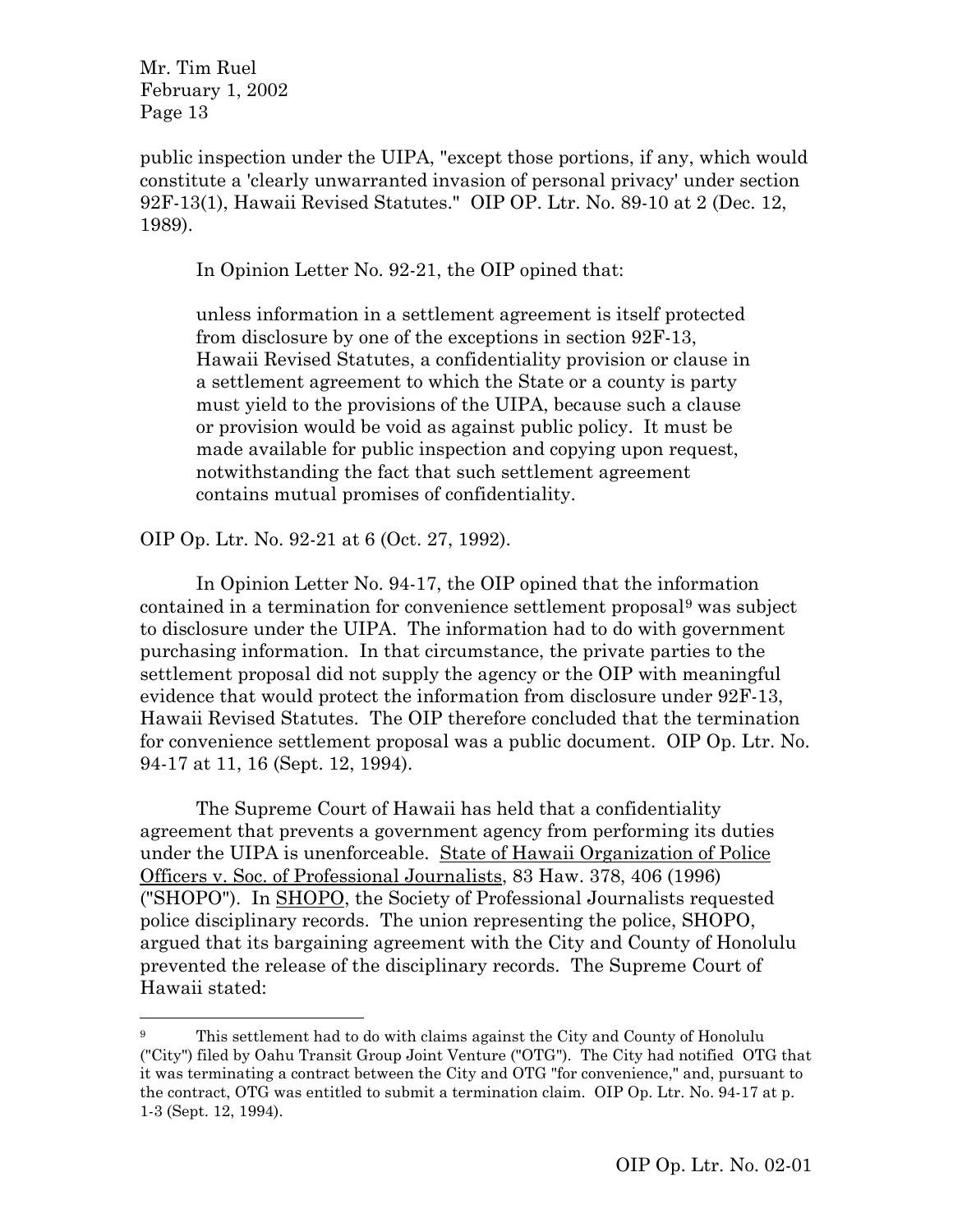> The interpretation . . .[that a collective bargaining agreement may preempt a statute] would . . . lead to an absurd result: the requirements of HRS chapter 92F and, in effect, all statutes, rules, or regulations, may be avoided or contradicted by private contractual agreement reached by collective bargaining. As this court recently noted, "[p]arties may not do by contract that which is prohibited by statute."

Id. at 404-405 (citation omitted).

### **B. The UH Has a Duty to Justify Withholding Access to the Settlement Agreement**

It is the agency's burden to establish that a requested government record is protected from disclosure. OIP Op. Ltr. No. 94-17 at 9 (Sept. 12, 1994), citing Haw. Rev. Stat. §§ 92F-11(b) and 92F-15(c) (1993). The UIPA provides for judicial enforcement: "[a] person aggrieved by a denial of access to a government record may bring an action against the agency at any time within two years after the agency denial to compel disclosure." Haw. Rev. Stat. § 92F-15(a) (1993). When an aggrieved party brings a lawsuit, "[t]he agency has the burden of proof to establish justification for nondisclosure." Haw. Rev. Stat. § 92F-15(c) (1993).

The Legislature established the powers and duties of the OIP in section 92F-42, Hawaii Revised Statutes. The first of the listed powers and duties is a requirement that the OIP:

[s]hall, upon request, review and rule on an agency denial of access to information or records, or an agency's granting of access.

In connection with the mandatory power to rule on agency denial of access, the OIP has followed the procedure established by the statutory scheme for judicial review, and required that agencies carry the burden of establishing that the requested record is protected from disclosure. See, also, OIP Op. Ltrs. No. 98-5 at 11 (Nov. 24, 1998); 98-4 (June 17, 1998); 95-21 at 8 n. 1 (Aug. 28, 1995); 95-5 at 3 n. 1 (Mar. 9, 1995); 94-18 at 10 (Sept. 20, 1994); 94-11 at 5 n.1 (June 24, 1994); 91-15 at 8 (Sept. 10, 1991).

In interpreting issues under the UIPA, the Legislature provided that the OIP should look to federal case law under the Freedom of Information Act ("FOIA") for guidance. OIP Op. Ltrs. No. 99-9 at 5 (Dec. 3, 1999) and 95-21 at 16 (Aug. 28, 1995). Under the federal law, as with the state UIPA,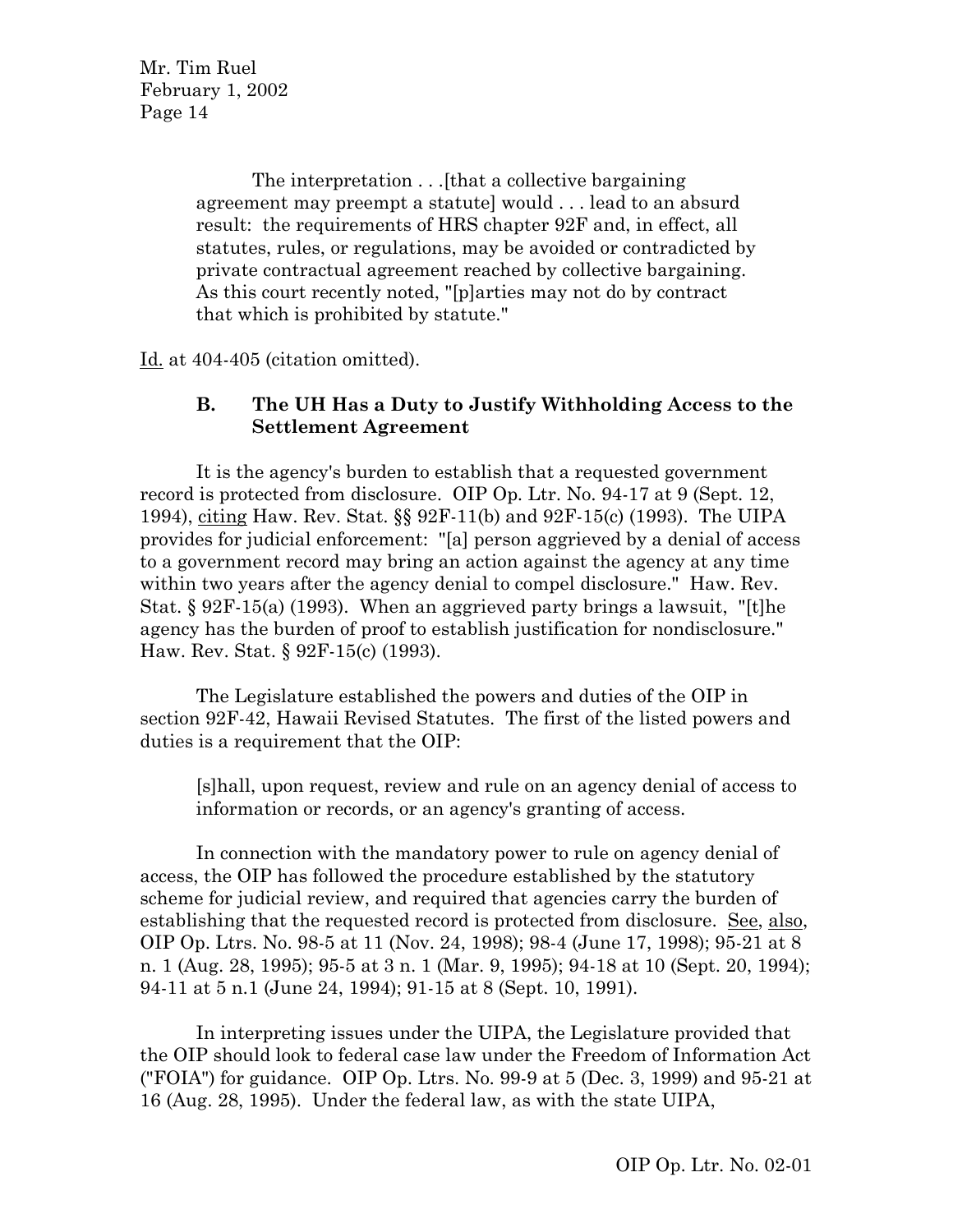[a]n agency bears the burden to justify exemptions under FOIA... Among the reasons that . . . [justification] may be insufficient are a lack of detail and specificity, bad faith, and failure to account for contrary record evidence.

Campbell v. United States Dept. of Justice, 164 F.3d 20, 30 (D.C. Cir. 1998).

### **C. The UIPA Must Be Applied to Promote the Public Interest in Disclosure**

The OIP has concluded that the UIPA must be "liberally construed to '[p]romote the public interest in disclosure, . . . and any doubts in the application of the UIPA's disclosure provisions must be resolved in favor of disclosure." OIP Op. Ltrs. No. 99-5 at 4 (Oct. 19, 1999), No. 90-20 at 6 (June 12, 1990).

Under the UIPA, there are five categories of exceptions to the general rule of disclosure. An agency has discretion to withhold records: (1) the disclosure of which would constitute a clearly unwarranted invasion of personal privacy (unless the public interest in disclosure outweighs the privacy interest of the individual); (2) pertaining to the prosecution or defense of any judicial or quasi-judicial action to which the State or any county is or may be a party, to the extent that such records would not be discoverable; (3) records that must be confidential, by their nature, in order for the government to avoid the frustration of a legitimate government function; (4) records protected by disclosure pursuant to State or federal law, including any order of any State or federal court; and (5) certain legislative materials, such as records of investigating committees closed pursuant to legislative rules and drafts of worksheets, reports, and legislators' personal files. Haw. Rev. Stat. §§ 92F-13 (1993), 92F-14 (Supp. 2001).

The UH has alleged that the 92F-13(1), (2) and (3) give the UH the discretion to withhold the Settlement Agreement from disclosure.

### 1. Clearly Unwarranted Invasion of Personal Privacy**.**

Counsel for UH alleged that Dr. Yanagimachi may have a privacy interest. Neither the UH nor Mr. Meyer identified what specific information carried a significant privacy interest. Although section 92F-14(b), Hawaii Revised Statutes, lists the types of privacy interests that would justify withholding access to a government record, the UH did not cite a specific, privacy interest.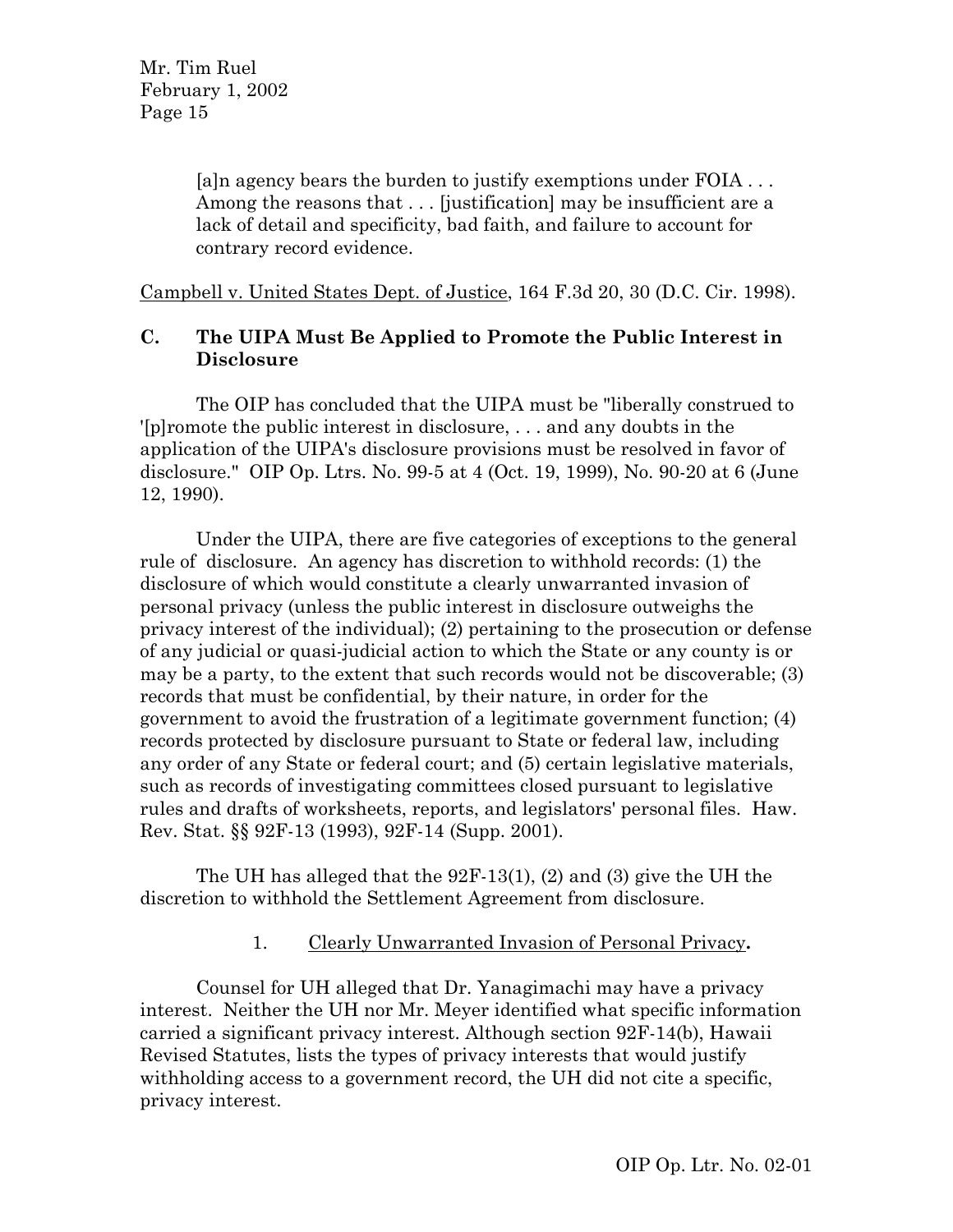The UIPA recognizes that certain types of information carry significant privacy interests. These include financial and medical information. See 92F-14(b)(1)(6), Hawaii Revised Statutes. This information may be disclosed to the public, however, when the public interest outweighs the privacy interest.

In balancing the privacy right of an individual against the public interest in disclosure under the UIPA, the public interest to be considered is that which sheds light upon the workings of government. See OIP Op. Ltrs. No. 98-5 at 18 (Nov. 24, 1998); No. 97-10 (Dec. 30, 1997); No. 95-24 at 11-13 (Oct. 6, 1995); No. 95-14 at 11 (May 8, 1995); : 95-10 at 7-8 (May 4, 1995).

The OIP discussed privacy interests in connection with financial information in OIP Opinion Letter Number 97-3. The question there was whether or not the names of donors to the University of Hawaii Foundation and the amounts of the donation would shed significant light upon the conduct of the University of Hawaii Foundation or its officials. The balancing test was applied. In that test, the Legislature directed that:

[o]nce a significant privacy interest is found, the privacy interest will be balanced against the public interest in disclosure. If the privacy interest is not "significant," a scintilla of public interest in disclosure will preclude a finding of a clearly unwarranted invasion of personal privacy.

S. Conf. Comm. Rep. No. 235, 14th Leg., 1988 Reg. Sess., S.J. 689, 690 (1988); H. Conf. Comm. Rep. No. 112-88, 1988 Reg. Sess., Haw. H.J. 817, 818 (1988).

Therefore, in OIP Opinion Letter Number 97-03, the OIP determined that, as there was no relation between the names of the donors and the amounts donated and the workings of a government agency, the information was not required to be disclosed.

In OIP Opinion Number 95-14, the OIP was asked to decide if the fact that certain confidential financial disclosures were filed, with the Maui County Board of Ethics, was public information. By law, these disclosures are not public record. The OIP was asked to decide if the fact of filing and the date of filing was information that was required to be made available for public inspection and copying. The OIP determined that it was, applying the balancing test, as the OIP "believe[s] there is a strong public interest in the disclosure of the names of the individuals who have filed and the dates of such filings because this would show whether they are complying with the filing requirements and whether the agency responsible for monitoring their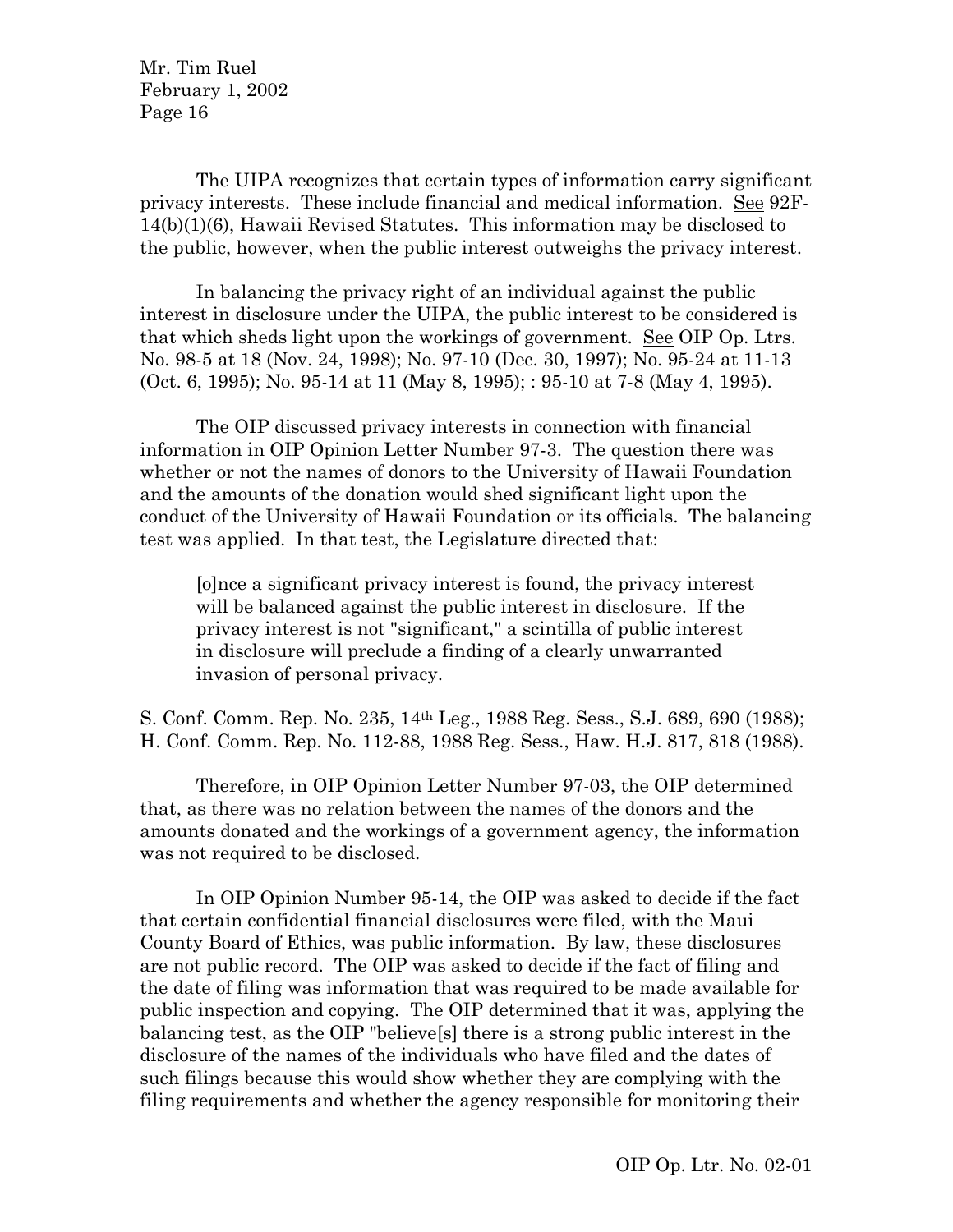compliance is performing this duty." OIP Op. Ltr. No. 95-14 at 11 (May 8, 1995). Thus, even though the financial disclosures were not, in and of themselves, public documents, the publics right to know entitled it to information as to the fact of filing and the date of filing.

Here, the only submission mentioned a privacy interest of Dr. Ryuzo Yanagimachi, and did not explain the specific privacy interest alleged to have been protected from disclosure. No privacy interest of Mr. Perry nor Mr. Felix was claimed. The Settlement Agreement, since it concerned a dispute as to ownership of the rights to certain inventions alleged to have been made by Mr. Perry while employed by the UH, concerns the disclosure of information related to whether the UH or Mr. Perry owns the rights to certain inventions. There is a strong public interest in disclosure of government purchasing information. Section 92F-12(3), Hawaii Revised Statutes, requires the disclosure of "[g]overnment purchasing information, including all bid results, except to the extent prohibited by section 92F-13."[10](#page-16-0) The ownership of such inventions is sufficiently similar to government purchasing information, that there is a strong public interest in disclosure of the ownership of such inventions.

Based upon an *in camera* review, the Settlement Agreement contains no information which is clearly identifiable to Dr. Yanagimachi, nor any information which implicates a privacy interest of any individual. Therefore, the OIP cannot conclude that Dr. Yanagimachi has a privacy interest in the Settlement Agreement. Moreover, the OIP concludes that the public interest in disclosure of the Settlement Agreement is significant. Therefore, it is not

<span id="page-16-0"></span> <sup>10</sup> The OIP has previously noted that section 92F-12(a)(3), Hawaii Revised Statutes, was included in the UIPA largely as a result of the recommendations set forth in Vol. I of the Report of the Governor's Committee on Public Records and Privacy (1987). With respect to government purchasing information, this report states:

Also raised was the availability of government spending information. The basic thrust is that anytime taxpayer money is spent, the taxpayers have a right to see how it was spent. . . . such information should be available to monitor abuse. . . . There is also, however, a desire to ensure that all **State** and county purchasing information is available . . . As a Committee member put it: "Government should never stop short of complete openness in this area." If for no other reason, taxpayers need the assurance of knowing that this information is accessible. Moreover, it is unlikely that this information should be much of a concern and vendors who do business with the state should not have an expectation of privacy as to that sale.

Vol. I, Report of the Governor's Committee on Public Records and Privacy at 114 (1987) (emphasis in original).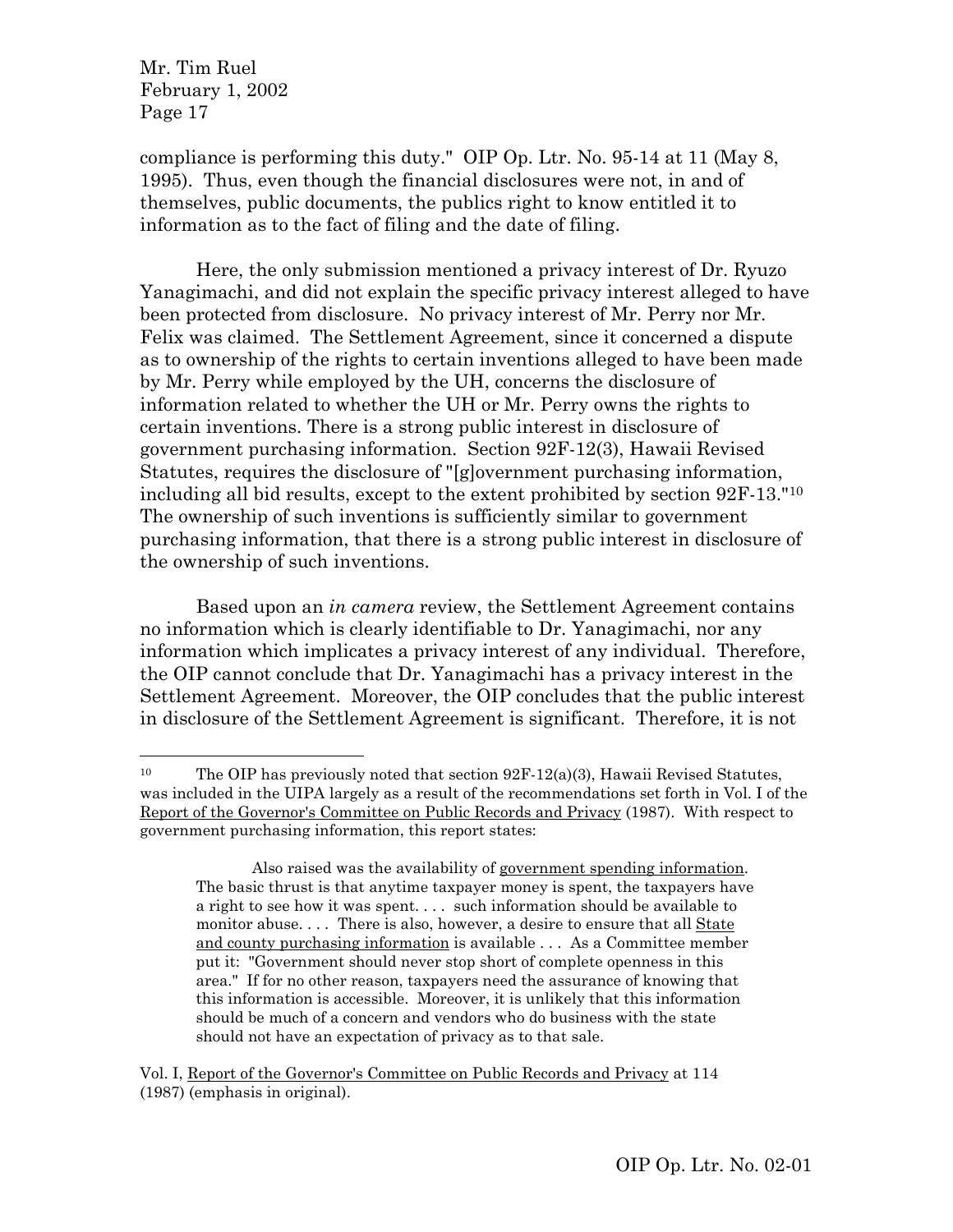protected from disclosure as a "[g]overnment record which, if disclosed, would constitute a clearly unwarranted invasion of personal privacy." Haw. Rev. Stat. § 92F-13(1) (1993).

> 2. Government Records Pertaining to the Prosecution or Defense of Any Judicial or Non-Judicial Action to Which the State or Any County Is or May Be a Party, to the Extent that such Records Would Not Be Discoverable

The UH has stated that there is concern that the UH's licensee, ProBio, may be involved in federal patent litigation. This possible lawsuit is cited as the one basis for withholding the Settlement Agreement under section 92F-13(2), Hawaii Revised Statutes. Parties may obtain discovery regarding "any matter, not privileged, which is relevant to the subject matter" in a lawsuit. Haw. R. Civ. P. 26(b). The OIP has previously opined in OIP Opinion Letter Number 98-3 that impressions and recommendations of an attorney are attorney work product protected from disclosure, with the exception that factual information within those records previously made available must be segregated. See, also, OIP Op. Ltr. No. 01-05 (Dec. 14, 2001).

The OIP has reviewed the Settlement Agreement and finds that it consists of standard settlement language and does not contain any "mental impressions, conclusions and opinions." Haw. R. Civ. P. 26(b)(3). Nor does it appear to be "prepared in anticipation of litigation." OIP Op. Ltr. No. 01-05 at 4 (Dec. 14, 2001).

In this case, the UH stated that its current licensee, ProBio, might be involved in federal patent litigation. The UH did not provide any other information or explanations. The OIP has previously stated that the "application of the UIPA's exceptions should not rest upon tenuous, conclusory, or speculative arguments." OIP Op. Ltr. No. 93-5 at 14 (June 14, 1993). Therefore, as the UH has provided a tenuous, conclusory, speculative statement unsupported by any argument, the OIP concludes that the UH has failed to meet its burden of justifying non-disclosure of the Settlement Agreement as a "[g]overnment record pertaining to the prosecution or defense of any judicial or quasi-judicial action to which the State or any county is or may be a party, to the extent that such records would not be discoverable." Haw. Rev. Stat. § 92F-13(2) (1993).

## 3. Frustration of A Legitimate Government Function

The UH claims that the Settlement Agreement should be withheld from discovery because it is a "[g]overnment record that, by ... [its] nature,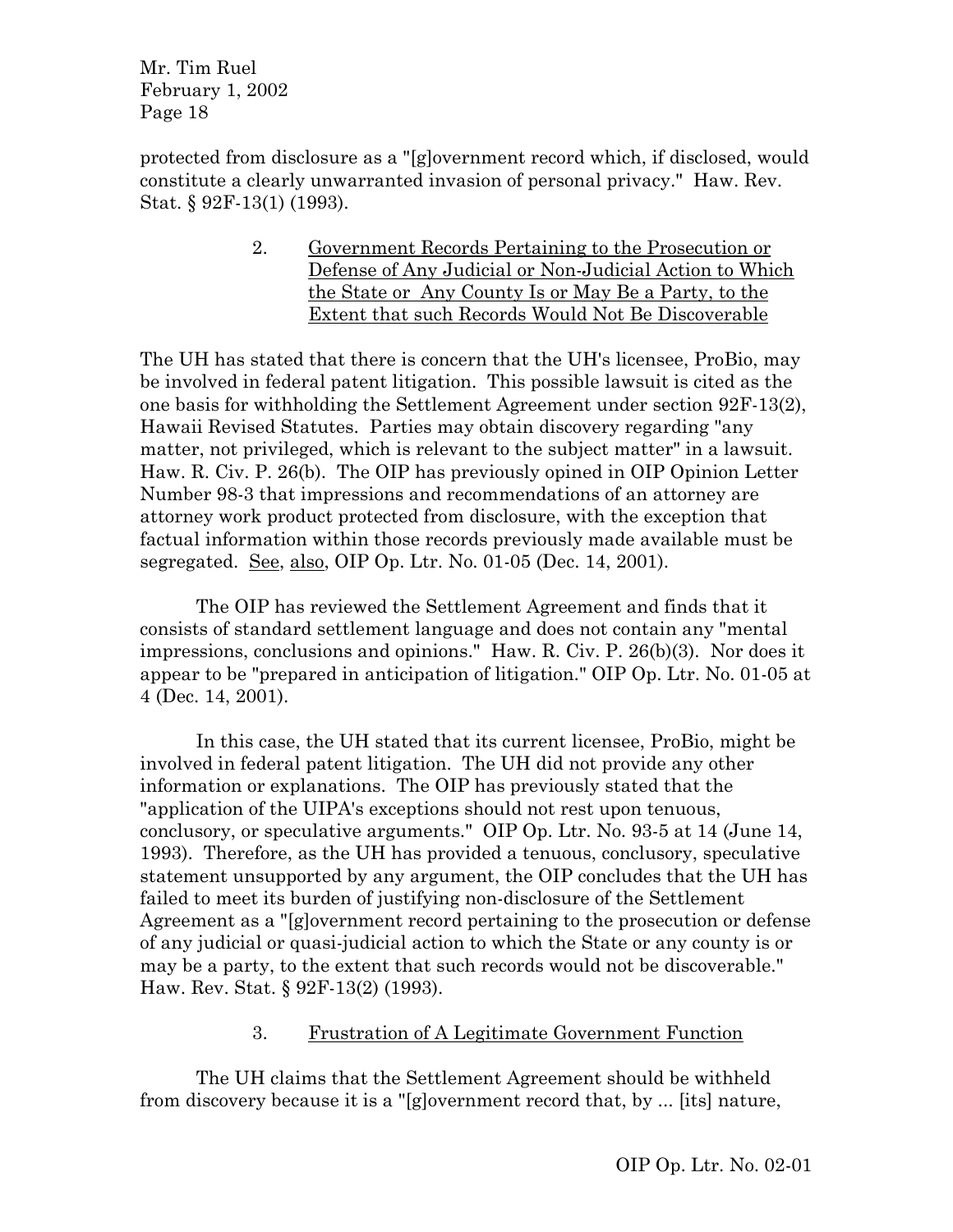must be confidential in order for the government to avoid the frustration of a legitimate government function." Haw. Rev. Stat. § 92F-13(3) (1993). The UH did not address what government function would be frustrated and how disclosure would frustrate that function.

Examples of records that may be withheld due to frustration of a legitimate government function found in the Legislative History are:

- (1) Records or information compiled for law enforcement purposes;
- (2) Materials used to administer an examination which, if disclosed, would compromise the validity, fairness or objectivity of the examination.
- (3) Information which, if disclosed, would raise the cost of government procurements or give a manifestly unfair advantage to any person proposing to enter into a contract or agreement with an agency, including information pertaining to collective bargaining.
- (4) Information identifying or pertaining to real property under consideration for future public acquisition, unless otherwise available under State law;
- (5) Administrative or technical information, including software, operating protocols and employee manuals, which, if disclosed would jeopardize the security of a record-keeping system;
- (6) Proprietary information, such as research methods, records and data, computer programs and software and other types of information manufactured or marketed by persons under exclusive legal right, owned by an agency or entrusted to it;
- (7) Trade secrets or confidential commercial and financial information;
- (8) Library, archival, or museum material contributed by private persons to the extent of any lawful limitation imposed by the contributor; and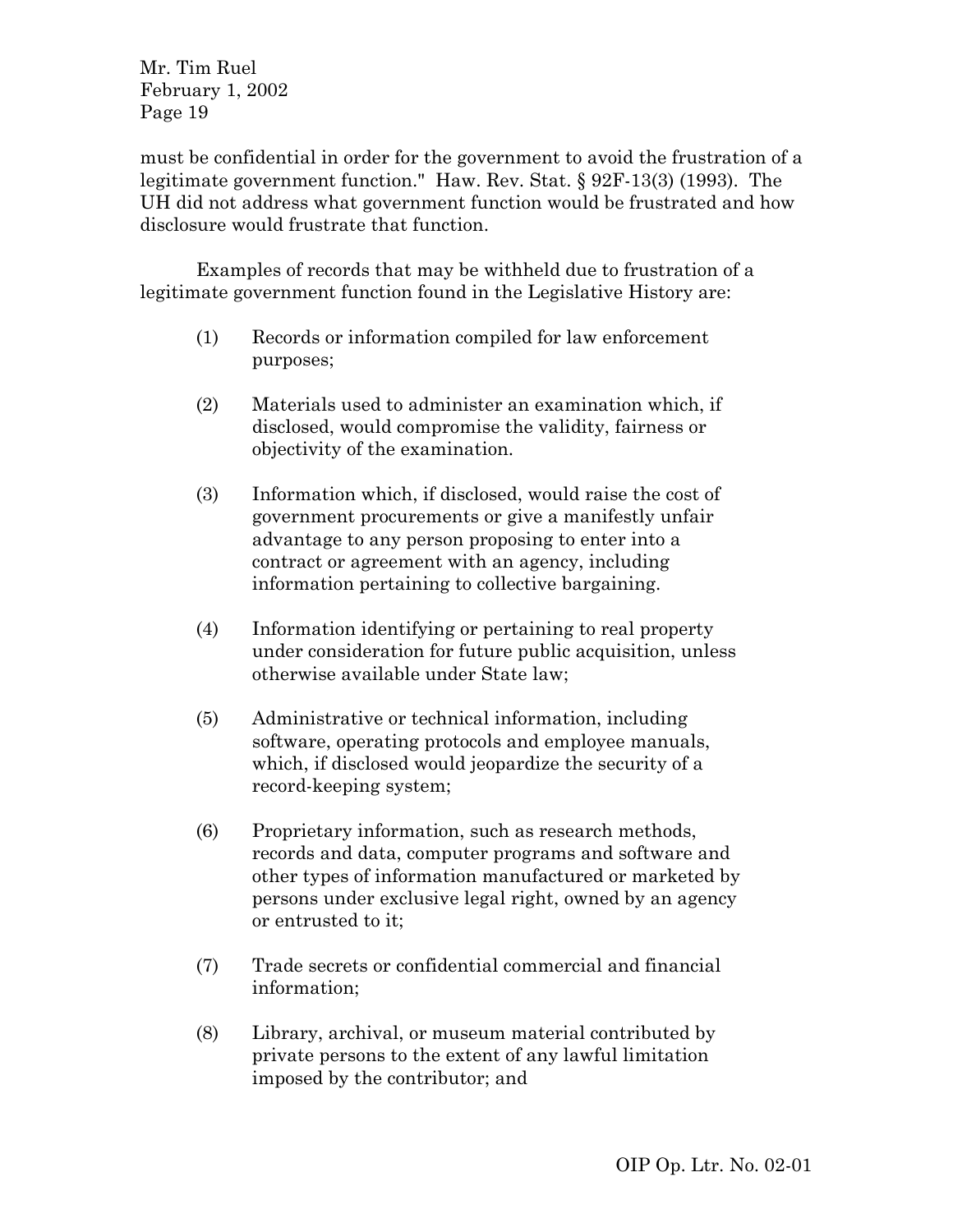> (9) Information that is expressly made nondisclosable or confidential under Federal or State Law or protected by judicial rule.

S. Stand. Comm. Rep. No. 2580, 14th Leg., 1988 Reg. Sess., Haw. S. J. 1095 (1988).

An agency's burden is to articulate why a record is exempt from disclosure. OIP Op. Ltr. No. 94-17 at 9 (Sept. 12, 1994), citing Haw. Rev. Stat. §§ 92F-11(b) and 92F-15(c) (1993). The Legislature, in setting out the above list, simplified the agency's task by providing specific, concrete examples of the types of information that would allow an agency to invoke the "frustration" exception. As stated in OIP Opinion Letter Number 01-02, at p. 6:

[t]he factual situation will vary depending upon the records, their uses and value, and the government function at issue, and the records' eligibility to be withheld will vary with the factual situation. A conclusory statement by the agency is not a substitute for specific facts pertaining to the records at issue.

The UH has not provided sufficient evidence to justify withholding access to the Settlement Agreement under the frustration of a legitimate government function exception. As the UH has failed to provide specific reasons for nondisclosure of the Settlement Agreement, the OIP must find that the "frustration" exception does not apply.

The OIP has determined that none of the three cited exceptions to disclosure apply to the Settlement Agreement. The OIP has determined that Dr. Yanagimachi has no privacy interest in the Settlement Agreement and that the public interest in its disclosure is significant. The OIP has determined that the Settlement Agreement does not contain impressions or recommendations of an attorney, nor does it appear to be prepared in anticipation of litigation. The OIP has determined that the UH did not provide specific examples of how disclosure of the Settlement Agreement would frustrate the UH from its performance of its legitimate government functions, and that it therefore it must disclose the Settlement Agreement.

## **E. The UIPA and Private Confidentiality Agreements**

The OIP advises that, before a government agency enters into a confidentiality agreement with a member of the public, the agency should first establish whether the confidentiality agreement would require the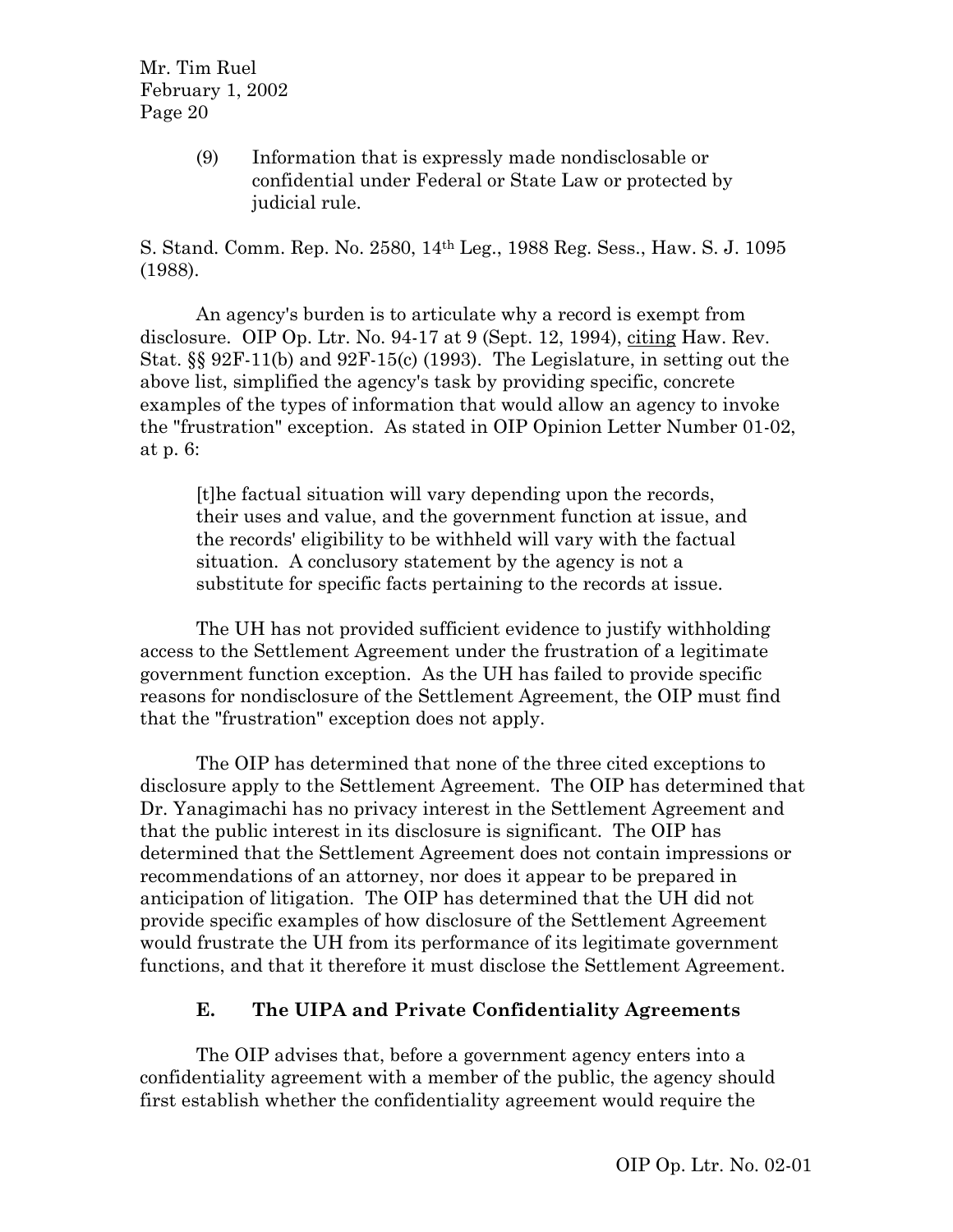agency to fail to perform its duty to disclose government records under the UIPA.[11](#page-20-0)

In SHOPO v. Soc. of Professional Journalists, 83 Haw. 378, 405, 927 P.2d 386 (1996) ("SHOPO") the Supreme Court of Hawaii held that "a public employer is not free to bargain with respect to a proposal which would authorize a violation of a statute."

In SHOPO, the Society of Professional Journalists sought, pursuant to chapter 92F, Hawaii Revised Statutes, to obtain information concerning suspended or discharged Honolulu Police Department ("HPD") officers. A collective bargaining agreement in effect between the HPD and its union, State of Hawaii Organization of Police Officers, prohibited the release of the requested information. The Court held that the confidentiality provision of the collective bargaining agreement was unenforceable, as it prevented the HPD from performing its duties under the UIPA. Id. at 406.

The SHOPO Court stated:

[w]ith respect to public records statutes, the virtually unanimous weight of authority holds that an agreement of confidentiality cannot take precedence over a statute mandating disclosure.

Id. at 405-406 (citations omitted).

The OIP has also opined that a government agency cannot bargain away its duties under the UIPA, nor can an agency require a record requester to assume responsibility and hold the State harmless in any civil suit arising from the misuse of the requested information. See OIP Op. Ltrs. No. 99-03 at 17 (June 1, 1999); No. 92-21 at 6-7 (Oct. 27, 1992); No. 90-39 (Dec. 31, 1990); No. 89-10 (Dec. 12, 1989). .

In a case citing to SHOPO with approval, the North Dakota Supreme Court reached the same result as the SHOPO Court. Toth v. Disciplinary Board of the Supreme Court of North Dakota, 562 N.W.2d 744 (1997), involved an assistant attorney general, JoAnn Toth, who was admonished by the state disciplinary board for disclosing information from a settlement agreement with a confidentiality clause. The attorney for a party to the

<span id="page-20-0"></span> <sup>11</sup> For future reference, agencies should refer to the index of OIP opinion letters, available at the OIP's website, [www.state.hi.us/oip,](http://www.state.hi.us/oip) for assistance, before entering into confidential agreements with a member of the public.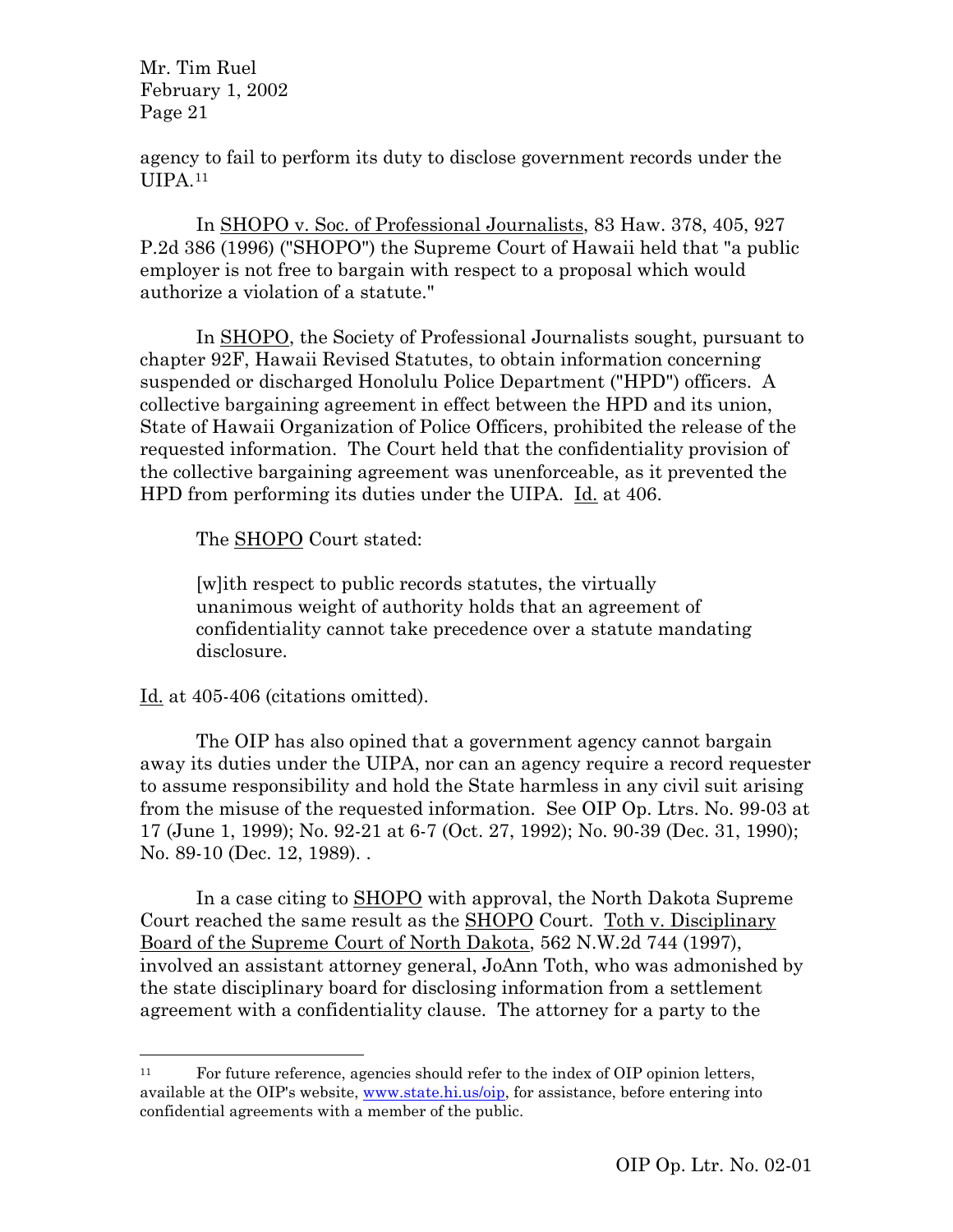settlement agreement filed a grievance against Ms. Toth. On appeal, the Court found the confidentiality clause could not bind Ms. Toth, who had responded to a press inquiry with information contained in a settlement agreement between a state agency and a member of the public. The North Dakota Supreme Court stated:

[t]he confidentiality clause says the "Settlement Agreement is considered confidential except as otherwise provided by North Dakota law . . . ." North Dakota's open records law provides that, unless specifically exempted by law, all records of public or governmental bodies, boards, bureaus, commissions or agencies of the state are "open and accessible for inspection during reasonable office hours."

#### Toth at 748 (citations omitted).

In Toth, the attorney that filed the grievance agreed with Ms. Toth that a government agency cannot "circumvent the open records law with a confidentiality clause in a settlement agreement." Id. at 749. The Court therefore dismissed the complaint, and rejected the argument that there could be an "implicit" agreement.

In the instant case, the Settlement Agreement contains a contract clause indicating that its drafters were well aware that confidentiality clauses cannot circumvent any State law. According to UH's counsel, the:

settlement agreement . . . contains the following language to insure that the University was not acting contrary to the law. "Furthermore, that the only exceptions are that such information can be revealed to only to each parties' officers, managers, directors, regents, accountants and attorneys, and such other parties as approved by any court **or as required by law**."

Letter from Bert T. Kobayashi, Jr. to Moya T. Davenport Gray dated December 27, 2001 (emphasis in original).

That such confidentiality agreements are impermissible insofar as they go against state law is well founded; the following cases support this proposition: Washington Post Co. v. United States Dept. of Health and Human Servs., 690 F.2d 252, 263 (D.C. 1982); Anchorage School Dist. v. Anchorage Daily News, 779 P.2d 1191, 1193 (Alaska 1989); Picton v. Anderson Union High School, 50 Cal. App. 4th 726, 57 Cal. Rptr. 2d 829, 832-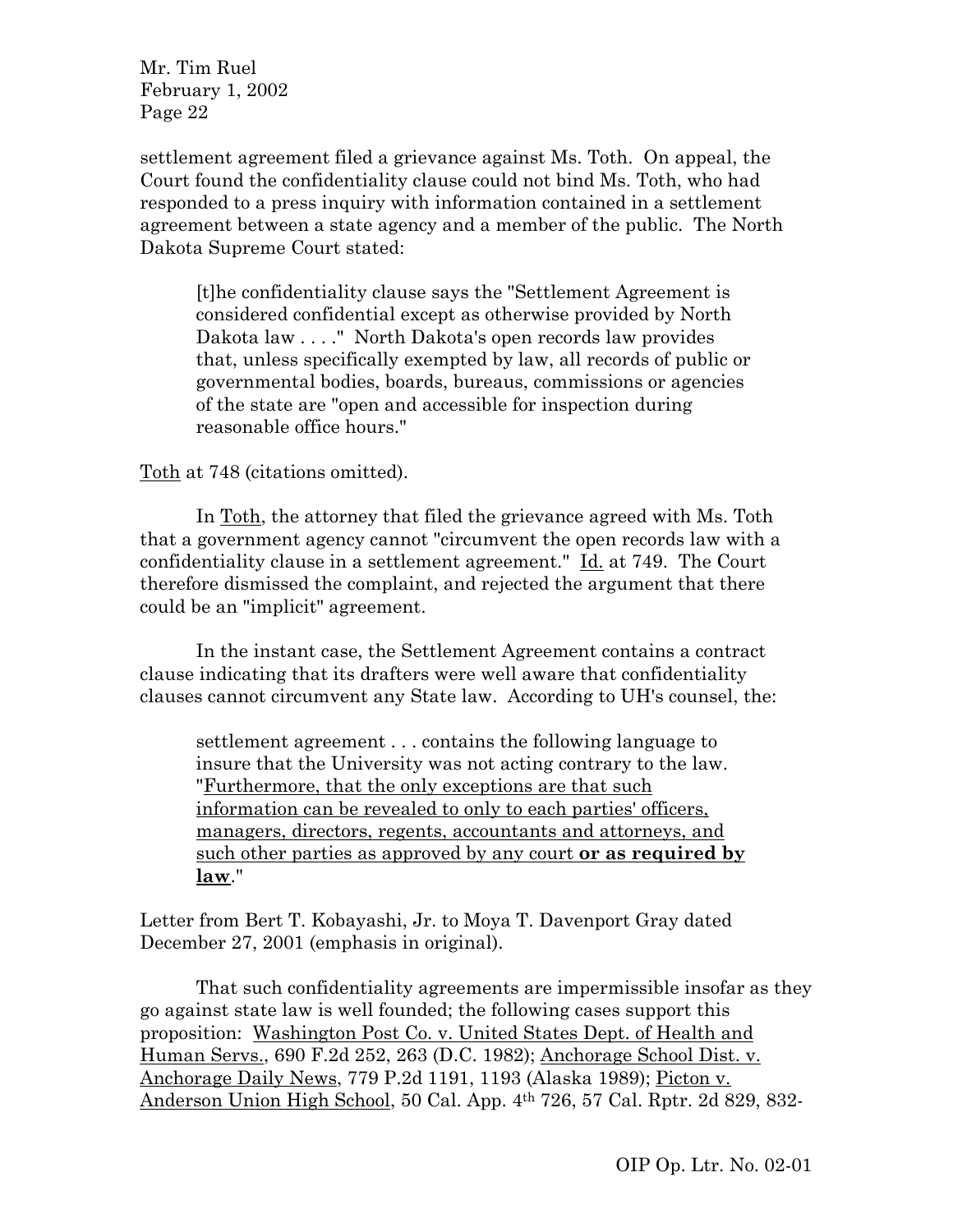833 (1996); Register Div. of Freedom Newspapers, Inc. v. County of Orange, 158 Cal. App. 3d 893, 205 Cal. Rptr. 92, 102 (1984); Denver Pub. Co. v. University of Colo., 812 P.2d 682, 685 (Colo.Ct.App. 1990); Lieberman v. State Bd. of Labor Rels., 216 Conn. 253, 579 A.2d 505, 511 (1990); Mills v. Doyle, 407 So.2d 348, 350 (Fla.Ct.App. 1981); Guy Gannett Pub. v. University of Maine, 555 A.2d 470, 473 (Me. 1989); Anonymous v. Board of Educ. for the Mexico Cent. School Dist., 162 Misc.2d 300, 616 N.Y.S.2d 867, 870 (1994); Toledo Police Patrolmen's Ass'n, Local 10, IUPA v. City of Toledo, 94 Ohio App.3d 734, 641 N.E.2d 799, 802 (1994); State ex rel. Sun Newspapers v. Bd. of Edu., 76 Ohio App. 3d 170, 601 N.E.2d 173, 175 (1991); Trombley v. Bellows Falls Union High School Dist. No. 27, 160 Vt. 101, 624 A.2d 857, 862 (1993); Morning Call, Inc. v. Lower Saucon Tp., 156 Pa. Commw. 397, 627 A.2d 297, 299-300 (1993); Yakima Newspapers, Inc. v. City of Yakima, 77 Wash. App. 319, 890 P.2d 544, 547 (1995); Journal/Sentinel v. School Bd. of Shorewood, 186 Wis. 2d 443, 521 N.W.2d 165, 171 (Ct.App. 1994).

Based on the above, the OIP opines that the confidentiality provision contained in the Settlement Agreement is unenforceable in that the provision would require the UH to violate Hawaii's open records law. It is the provisions of chapter 92F, Hawaii Revised Statutes, and not the provisions of an agreement between the public sector and the private sector, which govern access to Settlement Agreements.

### **PART III – IN CAMERA REVIEW**

### **I. GOVERNMENT AGENCIES' DUTIES WITH RESPECT TO** *IN CAMERA* **REVIEW**

Upon receiving a request from Mr. Ruel for assistance to obtain the Settlement Agreement and for an advisory opinion regarding the public's right to know and responsibilities of the UH, the OIP, on November 30, 2001, advised the UH to provide the Settlement Agreement to OIP for *in camera*  review, under section 92F-42(5), Hawaii Revised Statutes (Supp. 2001). On December 5, 2001, the UH refused, stating that the Settlement Agreement could not be disclosed, even for *in camera* review, because of the confidentiality clause.

Sections 92F-42(4) and (5), Hawaii Revised Statutes, provide:

The director of the office of information practices:

. . .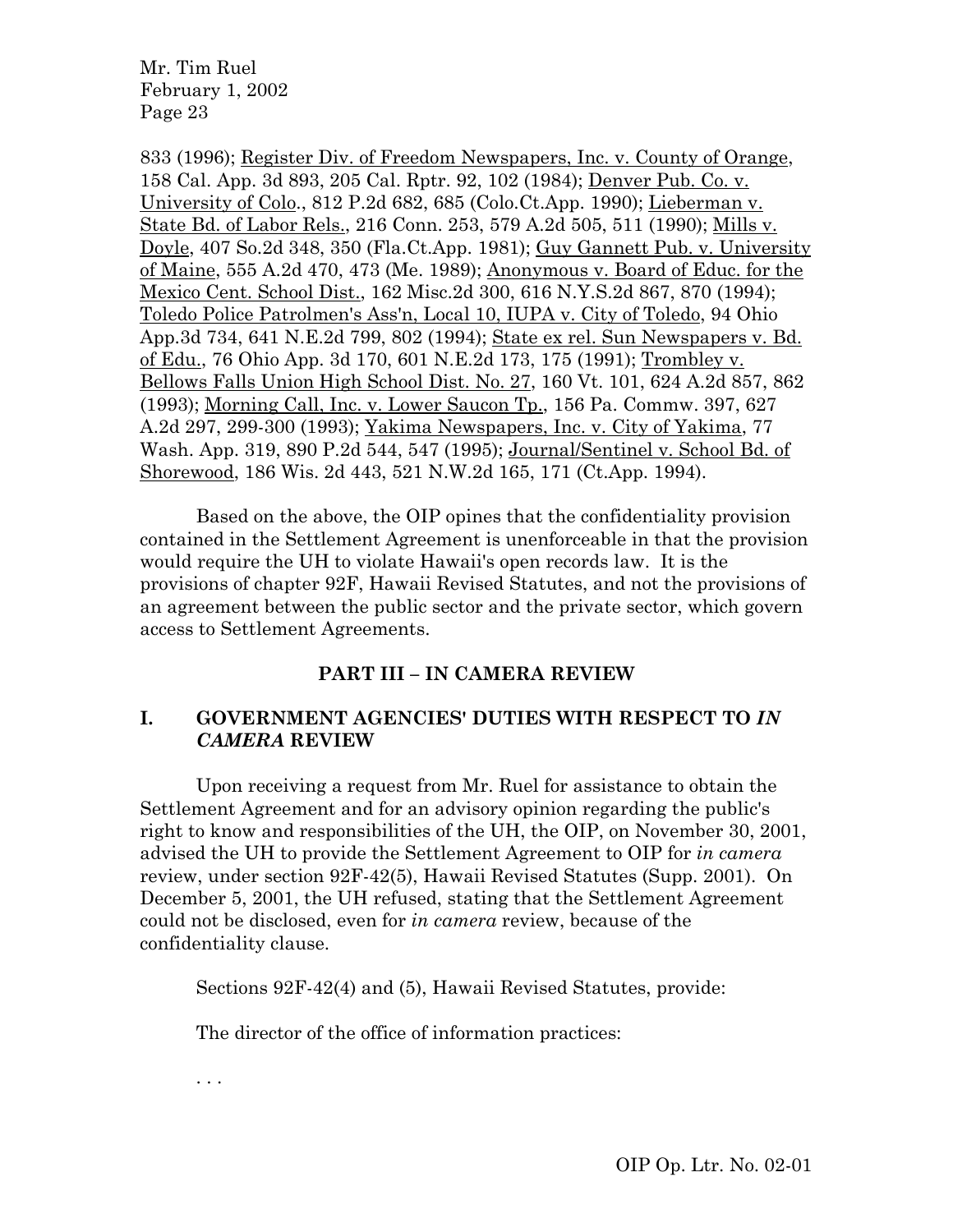- (4) May conduct inquiries regarding compliance by an agency and investigate possible violations by an agency.
- (5) May examine the records of any agency for the purpose of paragraph (4) and seek to enforce that power in the courts of this State.

Haw. Rev. Stat §92F-42 (Supp.2001)

These provisions permit the director of the office of information practices to perform duties as set out in section 92F-42(1), Hawaii Revised Statutes, which provides:

The director of the office of information practices:

(1) Shall, upon request, review and rule on an agency denial of access to information or records, . . .

Haw. Rev. Stat. § 92F-42(1) (Supp. 2001).

Simply stated, when a member of the public is denied access to a government record, upon request, the OIP is required to rule on that denial, and may review the record to determine if the agency has properly withheld the record in question.

As a result of the UH's initial refusal on December 5, 2001 to deliver the Settlement Agreement for *in camera* review, the OIP was prevented from performance of these statutory duties. While not explicit, under the statutory scheme adopted in chapter 92F, Hawaii Revised Statutes, agencies have a duty to turn documents over to OIP for review. Certainly, if the OIP is to examine a record, the agency must provide that record for review.

While the UH did eventually, and after a threat of a lawsuit, turn over the Settlement Agreement to the OIP for *in camera* review, the initial refusal by UH was unwarranted. The resources of the OIP and the AG were needlessly consumed by this initial failure to provide the Settlement Agreement to the OIP for an *in camera* review.

### **CONCLUSION**

The UH followed proper procedure in its response to Mr. Ruel's record request. The OIP requested a copy of the Settlement Agreement for *in camera* review, and the UH initially refused. That initial refusal was not in compliance with the UIPA. The subsequent delivery of the Settlement